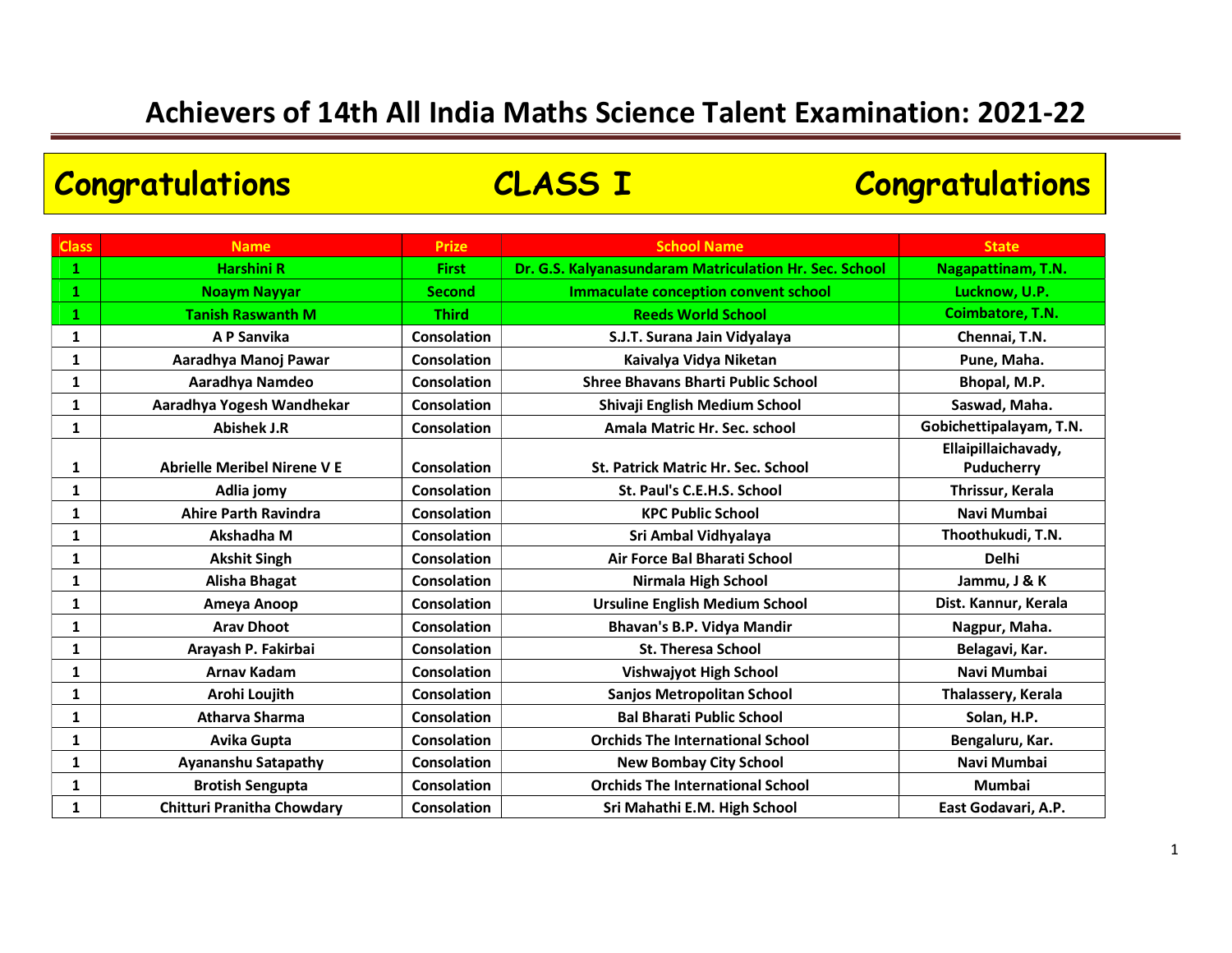| <b>Class</b> | <b>Name</b>                         | <b>Prize</b>       | <b>School Name</b>                          | <b>State</b>                 |
|--------------|-------------------------------------|--------------------|---------------------------------------------|------------------------------|
|              |                                     |                    |                                             |                              |
| 1            | Debangi Debnath                     | <b>Consolation</b> | <b>Santipur Public School</b>               | Nadia, W.B.                  |
| 1            | <b>Dharshith M</b>                  | Consolation        | <b>Mahatma Gandhi International School</b>  | Cuddalore, T.N.              |
| 1            | E. Sugitha Sree                     | Consolation        | Kolaperumal Chetty Vaishnav Sr. Sec. School | Chennai, T.N.                |
| $\mathbf{1}$ | Eva Maria Bijo                      | <b>Consolation</b> | <b>Sacred Heart Convent Sr. Sec. School</b> | Kottayam, Kerala             |
| 1            | G. Parkavi                          | <b>Consolation</b> | Theni Kammavar Sangam Public School         | Theni, T.N.                  |
| $\mathbf{1}$ | Ganavi C                            | <b>Consolation</b> | Ramanashree English School                  | Bengaluru, Kar.              |
| 1            | Harini Prabakaran                   | <b>Consolation</b> | <b>Podar International School</b>           | Pune, Maha.                  |
| 1            | Harshita A                          | <b>Consolation</b> | Notre Dame of Holy Cross School (CBSE)      | Salem, T.N.                  |
| $\mathbf{1}$ | <b>Hector O. Pinto</b>              | <b>Consolation</b> | <b>Saviour of the World High School</b>     | Goa                          |
| 1            | <b>Hriti Urlam</b>                  | <b>Consolation</b> | Little Angels High School                   | Tirupati, A.P.               |
| 1            | <b>Izaan Muhammed</b>               | <b>Consolation</b> | <b>Orchids The International School</b>     | Bengaluru, Kar.              |
| 1            | <b>Jane Rodrigues</b>               | <b>Consolation</b> | St. Anthony's High School                   | Goa                          |
| $\mathbf{1}$ | Jayasastika A M                     | <b>Consolation</b> | Shree Sarasswathi Vidhyaah Mandheer School  | Coimbatore, T.N.             |
| $\mathbf{1}$ | Jewel Marian Joju                   | <b>Consolation</b> | <b>Mary Matha Public School</b>             | Pathanamthitta, Kerala       |
| $\mathbf{1}$ | Jinay Karan Jain                    | <b>Consolation</b> | <b>Orchids The International School</b>     | <b>Mumbai</b>                |
| $\mathbf{1}$ | <b>K</b> Kuralini                   | <b>Consolation</b> | Jaigopal Garodia Vivekananda Vidyalaya      | Chennai, T.N.                |
| $\mathbf{1}$ | Kavya Hemchandra Ramtekkar          | <b>Consolation</b> | J.N. Tata Parsi Girls' High school          | Nagpur, Maha.                |
| 1            | M. Adwith Sai                       | <b>Consolation</b> | <b>Fuscos High School</b>                   | <b>Telangana</b>             |
| $\mathbf{1}$ | Malgamiya Kreyansh Janakkumar       | <b>Consolation</b> | J.H.B. Sardar Primary Eng. School           | Surat, Guj.                  |
| $\mathbf{1}$ | <b>Misheeta Manna</b>               | <b>Consolation</b> | <b>Ryan International School</b>            | New Panval, Maha.            |
| 1            | <b>Mohammed Arsalan Khizar Bapu</b> | <b>Consolation</b> | St. Joseph English High School              | <b>Mumbai</b>                |
| $\mathbf{1}$ | <b>Naksh Gupta</b>                  | <b>Consolation</b> | <b>Modern Public School</b>                 | <b>Delhi</b>                 |
| $\mathbf{1}$ | <b>Nethra P</b>                     | <b>Consolation</b> | Sri Sankara Vidyalaya Hr. Sec. School       | <b>Maduvupet, Puducherry</b> |
| $\mathbf{1}$ | P. Jiya                             | <b>Consolation</b> | G.D. Matric Hr. Sec. School                 | Coimbatore, T.N.             |
| $\mathbf{1}$ | Pranitha M.S.                       | <b>Consolation</b> | <b>SSVM School of Excellence</b>            | Coimbatore, T.N.             |
| $\mathbf{1}$ | <b>Rachit Srivastava</b>            | <b>Consolation</b> | St. Ann's School                            | Ahmedabad, Guj.              |
| $\mathbf{1}$ | <b>Ramnath R Mallaya</b>            | <b>Consolation</b> | <b>Infant Jesus Public School</b>           | Dist. Ernakulam, Kerala      |
| $\mathbf{1}$ | <b>Reyana Myrtle P</b>              | <b>Consolation</b> | St. Joseph of Cluny Public School           | Cuddalore, T.N.              |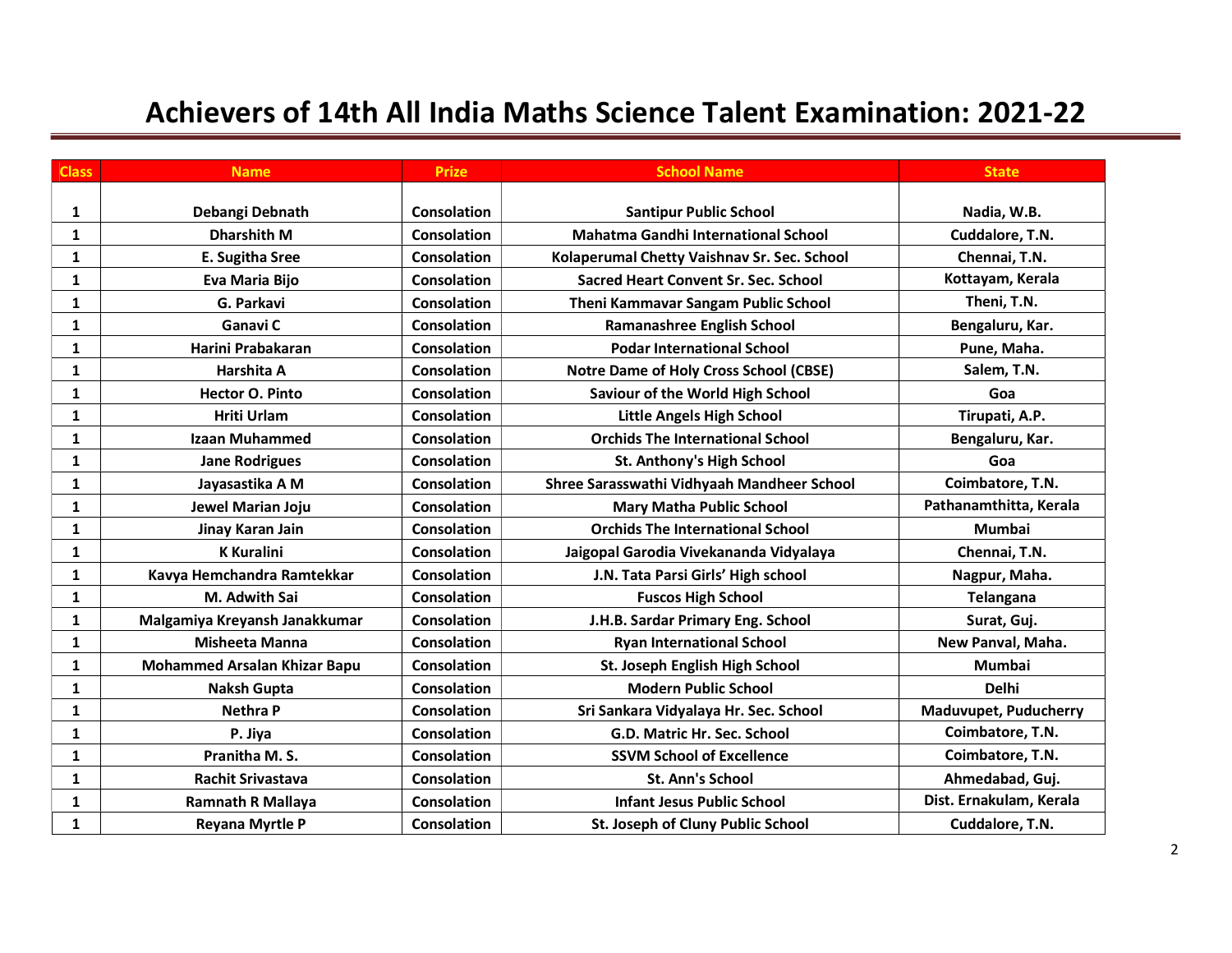| <b>Class</b> | <b>Name</b>              | <b>Prize</b>       | <b>School Name</b>                                    | <b>State</b>       |
|--------------|--------------------------|--------------------|-------------------------------------------------------|--------------------|
| 1            | S. Karthikeyan           | <b>Consolation</b> | Sri Ram Dayal Khemka Vivekananda Vidyalaya Jr College | Chennai, T.N.      |
|              | Saharsh Santosh Tawadkar | <b>Consolation</b> | Shri Nirakar Vidyalaya                                | Goa                |
|              | Sampriti Koley           | <b>Consolation</b> | St. Mary's School                                     | Port Blair, A & N  |
|              | Saurabh K Shettigar      | <b>Consolation</b> | <b>Orchids The International School</b>               | Sarjapur, Kar.     |
|              | Soham S. Patkar          | <b>Consolation</b> | <b>St. Thomas High School</b>                         | Goa                |
|              | Sreelaya K               | <b>Consolation</b> | Anna Adarsh Matric Hr. Sec. School                    | Chennai, T.N.      |
|              | Stuti Mishra             | <b>Consolation</b> | <b>Tagore Academy Public School</b>                   | Faridabad, Haryana |
|              | Tanishi Sinha            | <b>Consolation</b> | <b>Bhavans Vidya Mandir</b>                           | Kochi, Kerala      |
|              | Urvi Deshpande           | <b>Consolation</b> | Sanjay Ghodhawat International School                 | Kolhapur, Maha.    |
|              | Vanshika                 | <b>Consolation</b> | <b>Shah Satnam Ji Girls' School</b>                   | Sirsa, Haryan      |
|              | <b>Ved Raikar</b>        | <b>Consolation</b> | Delhi Public School                                   | Bengaluru, Kar.    |
|              | Vedanshi Anup Baheti     | <b>Consolation</b> | <b>Navyug English Medium School</b>                   | Raigad, Maha.      |
|              | Vihaan Jinesh Kamdar     | <b>Consolation</b> | <b>The Somaiya School</b>                             | Mumbai             |
|              | Zahaa Shaikh             | <b>Consolation</b> | The Dadar Parsee Youth Assembly High School           | Mumbai             |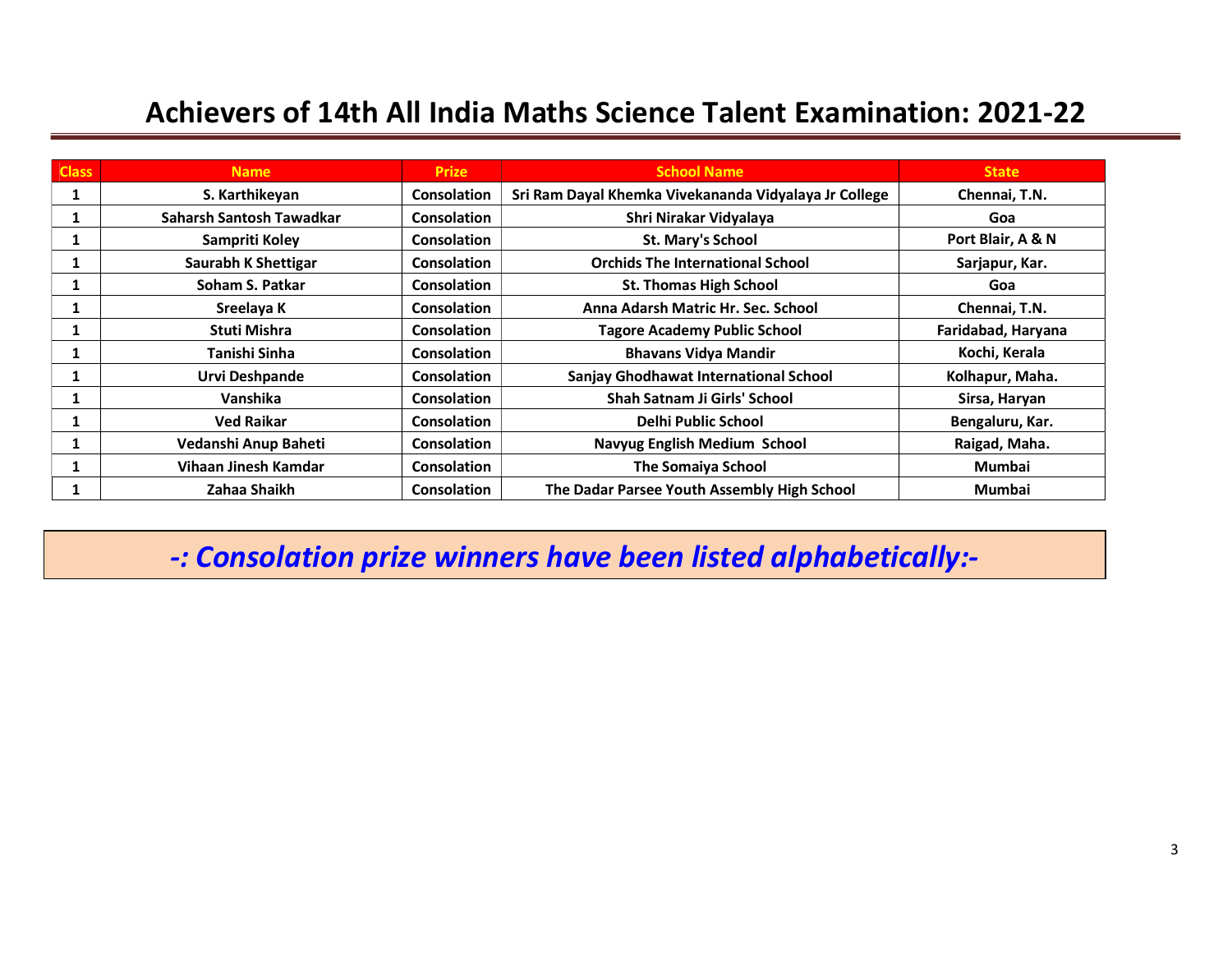| <b>Congratulations</b> |                             |                    | <b>CLASS II</b>                               | <b>Congratulations</b>        |
|------------------------|-----------------------------|--------------------|-----------------------------------------------|-------------------------------|
|                        |                             |                    |                                               |                               |
| <b>Class</b>           | <b>Name</b>                 | <b>Prize</b>       | <b>School Name</b>                            | <b>State</b>                  |
| $\mathbf{2}$           | Aditi P. Varji              | <b>First</b>       | <b>St. Theresa School</b>                     | Belagavi, Kar.                |
| $\mathbf{2}$           | <b>Pavanith S G</b>         | <b>Second</b>      | <b>Reeds World School</b>                     | Coimbatore, T.N.              |
| $\mathbf{2}$           | <b>Adhesh Kumar D</b>       | <b>Third</b>       | <b>The PSBB Millennium School</b>             | Chennai, T.N.                 |
| 2                      | A. Harshavarthan            | <b>Consolation</b> | <b>Fathima CSS School</b>                     | Chennai, T.N.                 |
| 2                      | Aahil                       | <b>Consolation</b> | <b>New Era Mother High School</b>             | Jammu, J & K                  |
| $\mathbf{2}$           | <b>Aarush Kedar Saraf</b>   | <b>Consolation</b> | <b>Dhruv Global School</b>                    | Sangamner, Maha.              |
| 2                      | <b>Arnav Chogle</b>         | <b>Consolation</b> | Mumbai World High School                      | <b>Mumbai</b>                 |
| 2                      | <b>B. Dyvik Yuvraj</b>      | <b>Consolation</b> | <b>DAV High School</b>                        | Kadapa, A.P.                  |
| 2                      | <b>Benetta Fernandes</b>    | <b>Consolation</b> | <b>Holy Family Primary School</b>             | Goa                           |
| 2                      | <b>Chekuri Ashwad Varma</b> | <b>Consolation</b> | Sri Mahathi E.M. High School                  | East Godavari, A.P.           |
| $\mathbf{2}$           | Chirayu V Nadagouda         | <b>Consolation</b> | Bharatiya Vidya Bhavan                        | Kodagu, Kar.                  |
| $\mathbf{2}$           | Darsh Prajapati             | <b>Consolation</b> | St. Ann's School                              | Ahmedabad, Guj.               |
| 2                      | <b>Dhritiman Sengupta</b>   | <b>Consolation</b> | <b>Euro School</b>                            | Bengaluru, Kar.               |
| 2                      | Diya Manickam R             | <b>Consolation</b> | Sri Ambal Vidhyalaya                          | Thoothukudi, T.N.             |
| 2                      | <b>Eva Elsa Bibin</b>       | <b>Consolation</b> | <b>Mary Matha Public School</b>               | Pathanamthitta, Kerala        |
| $\mathbf{2}$           | <b>Fabiola Countinho</b>    | Consolation        | <b>St. Rita's High School</b>                 | Goa                           |
| $\mathbf{2}$           | G. Dhanmyashri              | <b>Consolation</b> | Kolaperumal Chetty Vaishnav Sr. Sec. School   | Chennai, T.N.                 |
| 2                      | Gauri gupta                 | <b>Consolation</b> | <b>Hem Sheela Model School</b>                | Durgapur, W.B.                |
| $\mathbf{2}$           | Hridhaan                    | Consolation        | D. A. V. Sr. Sec. Public School               | Chamba, H.P.                  |
| 2                      | Hridya Hari                 | <b>Consolation</b> | Bharathiya Vidya Bhavan                       | <b>Elanthoor East, Kerala</b> |
| $\mathbf{2}$           | Ishan DSB                   | <b>Consolation</b> | <b>Notre Dame of Holy Cross School (CBSE)</b> | Salem, T.N.                   |
| $\mathbf{2}$           | Jai Solanki                 | <b>Consolation</b> | <b>Tagore Academy Public School</b>           | Faridabad, Haryana            |
| 2                      | Jessica Madhan              | <b>Consolation</b> | <b>Alpha School</b>                           | Chennai, T.N.                 |
| $\mathbf{2}$           | Jyotishk Raha               | <b>Consolation</b> | Immaculate conception convent school          | Lucknow, U.P.                 |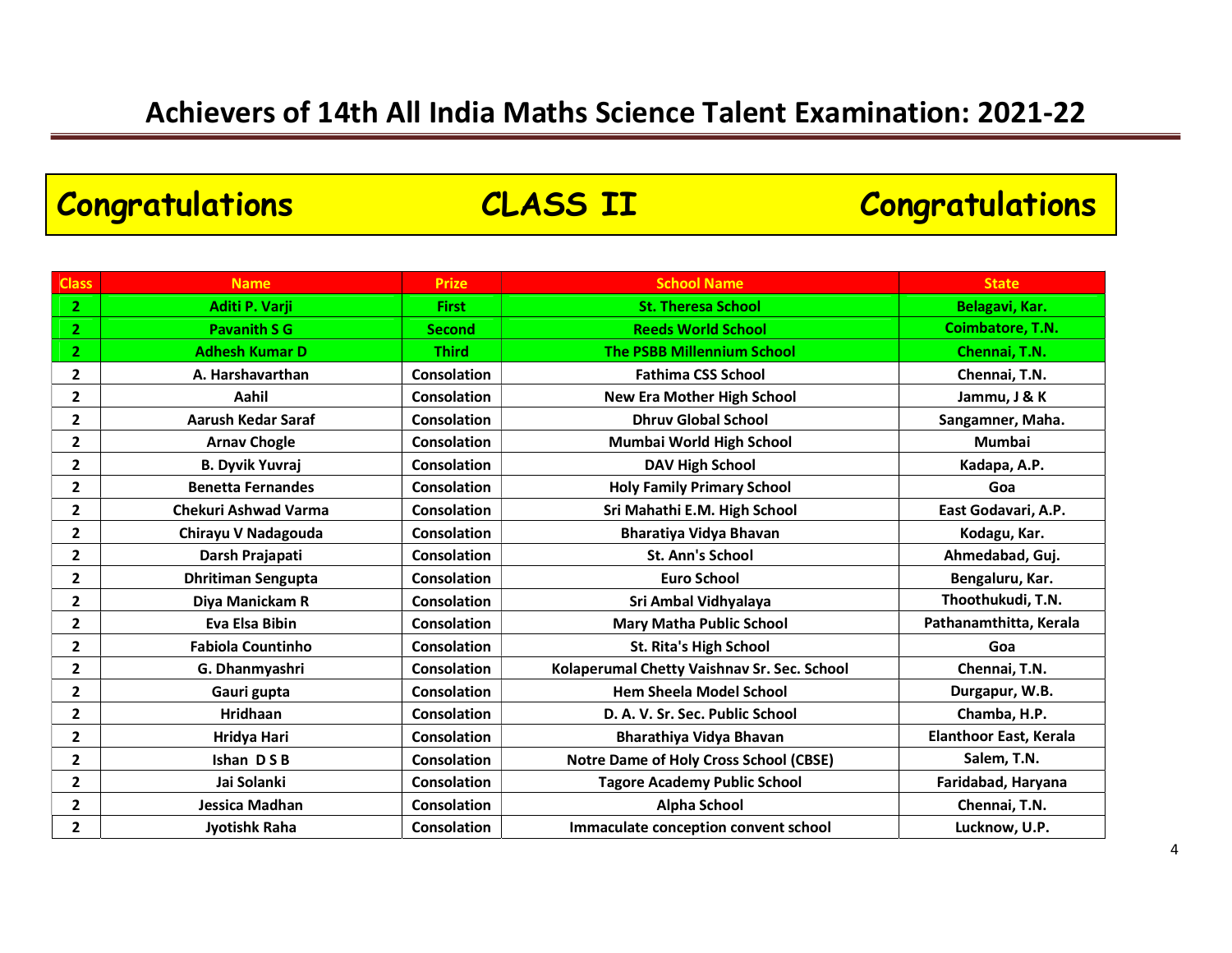| <b>Class</b>            | <b>Name</b>                | <b>Prize</b>       | <b>School Name</b>                                     | <b>State</b>            |
|-------------------------|----------------------------|--------------------|--------------------------------------------------------|-------------------------|
| $\overline{2}$          | K. Kharan Reddy            | <b>Consolation</b> | St. Ann's English Medium School                        | Macherla, A.P.          |
| $\mathbf{2}$            | Kaira Hinduja              | <b>Consolation</b> | <b>RIMS International School</b>                       | Pune, Maha.             |
| $\overline{2}$          | Karlisha J                 | <b>Consolation</b> | St. Joseph of Cluny Public School                      | Cuddalore, T.N.         |
| $\overline{\mathbf{c}}$ | <b>Kashinath P Umesh</b>   | <b>Consolation</b> | Kuriakose Elias English Medium School                  | Kottayam, Kerala        |
| $\mathbf{2}$            | Lakshaya S                 | <b>Consolation</b> | NSN matriculation Higher secondary school              | Chennai, T.N.           |
| $\overline{2}$          | Lakshmi K Swaroop          | <b>Consolation</b> | <b>Orchids The International School</b>                | Karnataka               |
| $\mathbf{2}$            | Lisha kalsi                | <b>Consolation</b> | Nirmala High School                                    | Jammu, J & K            |
| $\overline{2}$          | Lithesh kumar, Y.M.        | <b>Consolation</b> | Kaligi Ranganathan Monford Matric. Hr. Sec. School     | Chennai, T.N.           |
| $\mathbf{2}$            | <b>Maleeswar M</b>         | <b>Consolation</b> | Dr. G.S. Kalyanasundaram Matriculation Hr. Sec. School | Nagapattinam, T.N.      |
| $\mathbf{2}$            | <b>Mane Rashi Pravin</b>   | <b>Consolation</b> | <b>Dnyandeep English Medium School</b>                 | Satara, Maha.           |
| $\mathbf{2}$            | <b>Maria Cizell Cabral</b> | <b>Consolation</b> | <b>Fatima Convent High School</b>                      | Goa                     |
| $\mathbf{2}$            | <b>Meher Kaur</b>          | Consolation        | <b>Mira Model School</b>                               | <b>Delhi</b>            |
| $\mathbf{2}$            | <b>Mouhit Dash</b>         | <b>Consolation</b> | <b>Orchid The International School</b>                 | Bengaluru, Kar.         |
| $\overline{\mathbf{2}}$ | Mysha Waqar Shaikh         | <b>Consolation</b> | A-I-Islam's Begum Sharifa Kalsekar Girls' Eng. School  | <b>Mumbai</b>           |
| $\mathbf{2}$            | Naman bhandari             | <b>Consolation</b> | <b>Orchids The International School</b>                | Pune, Maha.             |
| 2                       | <b>Nirban Anas Javed</b>   | <b>Consolation</b> | J.H.B. Sardar Primary Eng. School                      | Surat, Guj.             |
| $\mathbf{2}$            | Om Karkar                  | <b>Consolation</b> | <b>Orchid The International School</b>                 | <b>Mumbai</b>           |
| $\overline{\mathbf{c}}$ | P. Tanishka                | <b>Consolation</b> | <b>Little Diamonds Matriculation School</b>            | Madurai, T.N.           |
| $\mathbf{2}$            | Rashi Popat                | Consolation        | <b>Orchids The International School</b>                | <b>Mumbai</b>           |
| $\mathbf{2}$            | Rishika Saha               | <b>Consolation</b> | <b>St. Mary's School</b>                               | Port Blair, A & N       |
| $\mathbf{2}$            | <b>Rithudev P V</b>        | <b>Consolation</b> | <b>Ursuline English Medium School</b>                  | Dist. Kannur, Kerala    |
| $\overline{\mathbf{2}}$ | <b>Sharayu Sonale</b>      | <b>Consolation</b> | <b>Orchids The International School</b>                | Pune, Maha.             |
| $\overline{\mathbf{2}}$ | <b>Sharvil Laad</b>        | <b>Consolation</b> | <b>Orchids The International School</b>                | Navi Mumbai             |
| $\overline{\mathbf{c}}$ | <b>Shesanand K. R</b>      | <b>Consolation</b> | Amala Matric Hr. Sec. school                           | Gobichettipalayam, T.N. |
| $\mathbf{2}$            | <b>Shivansh Chugh</b>      | <b>Consolation</b> | <b>St. Francis De Sales Sr. Sec. School</b>            | <b>Delhi</b>            |
|                         |                            |                    |                                                        | Ellaipillaichavady,     |
| 2                       | <b>Shreyansh Tiwari</b>    | <b>Consolation</b> | St. Patrick Matric Hr. Sec. School                     | Puducherry              |
| $\mathbf{2}$            | Srushti Dajji              | <b>Consolation</b> | Rahul International school (ICSE)                      | Thane, Maha.            |
| $\overline{2}$          | <b>Stuart Anto J</b>       | <b>Consolation</b> | Ponjesly Public Matric Hr. Sec. School                 | Dist. Kanyakumari, T.N. |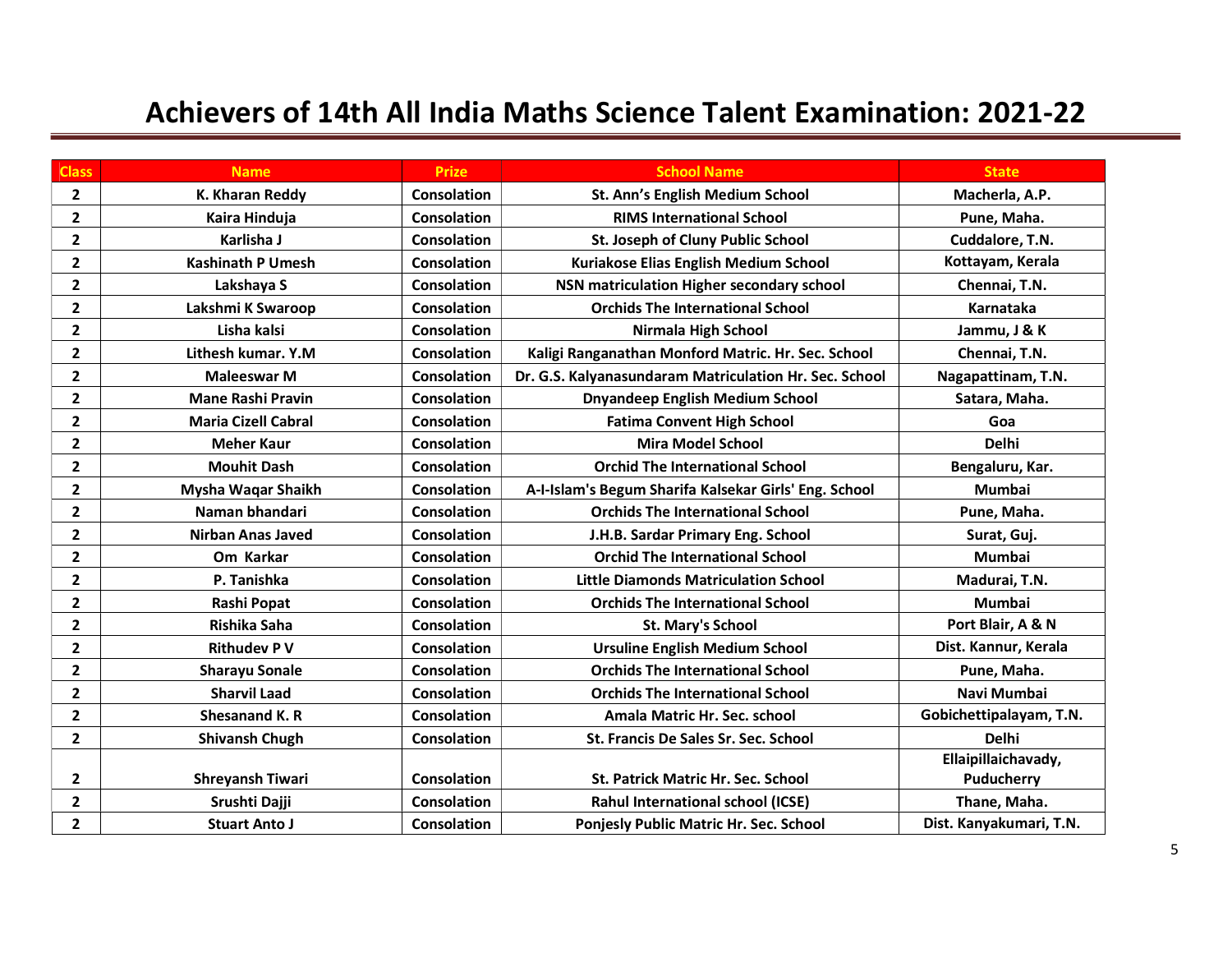| <b>Class</b> | <b>Name</b>                  | <b>Prize</b>       | <b>School Name</b>                        | <b>State</b>     |
|--------------|------------------------------|--------------------|-------------------------------------------|------------------|
|              | Sushanth J                   | <b>Consolation</b> | Mahatma Gandhi International School       | Cuddalore, T.N.  |
|              | Swaleha Naik                 | <b>Consolation</b> | <b>New Bombay City School</b>             | Navi Mumbai      |
|              | <b>T. Penvitha Sri</b>       | <b>Consolation</b> | St. George RCM E.M. School                | Krishna, A.P.    |
|              | Theertha K B                 | Consolation        | K.E.M. Secondary school                   | Palakkad, Kerala |
|              | <b>Vedansi Roy</b>           | <b>Consolation</b> | Vishwa Bharati Public School              | NOIDA, U.P.      |
|              | <b>Vrushket Admuthe</b>      | <b>Consolation</b> | Sanjay Ghodhawat International School     | Kolhapur, Maha.  |
|              | Yojit T S                    | <b>Consolation</b> | All Angels Matric Higher Secondary School | Chennai, T.N.    |
|              | Yousuf Mazahir Ashraf Ansari | <b>Consolation</b> | <b>Delhi Public School</b>                | Nagpur, Maha.    |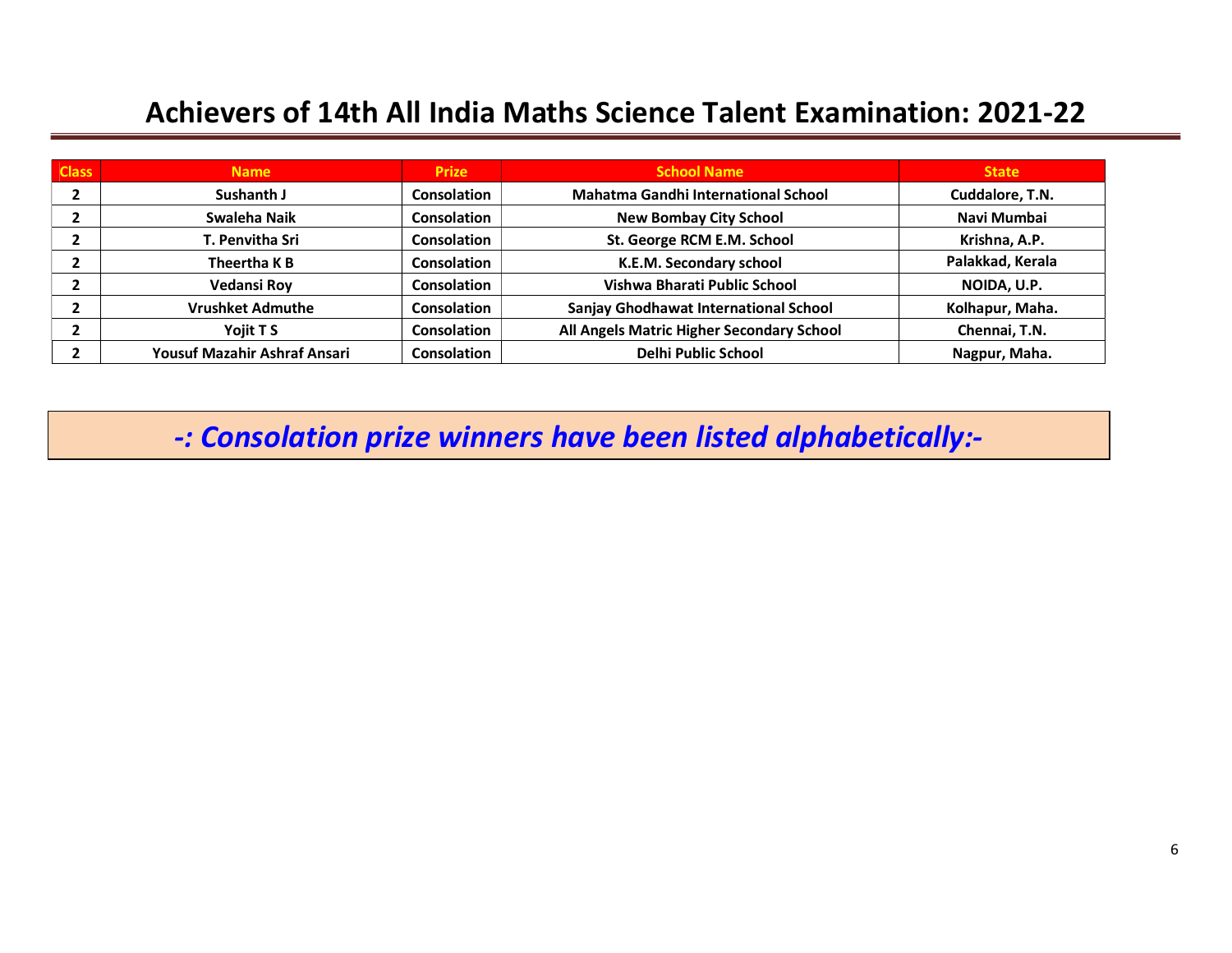| <b>Congratulations</b> |                               |                    | <b>CLASS III</b>                               | <b>Congratulations</b>            |
|------------------------|-------------------------------|--------------------|------------------------------------------------|-----------------------------------|
| <b>Class</b>           | <b>Name</b>                   | <b>Prize</b>       | <b>School Name</b>                             | <b>State</b>                      |
| 3                      | <b>Soumik Chakraborty</b>     | <b>First</b>       | <b>Ramakrishna Mission Vidyalaya</b>           | Tripura (W)                       |
| 3                      | <b>Haasini R</b>              | <b>Second</b>      | Bharathi Vidyalaya Sr. Sec. School             | Chennai, T.N.                     |
| 3                      | <b>Vaibhav Menon</b>          | <b>Third</b>       | <b>Infant Jesus Public School</b>              | Dist. Ernakulam, Kerala           |
| 3                      | A. Yuvan Harsith              | <b>Consolation</b> | <b>Delhi Public School</b>                     | Bengaluru, Kar.                   |
| 3                      | <b>AanviGoyal H</b>           | <b>Consolation</b> | <b>Manchester International school</b>         | Vellakinar, T.N.                  |
| 3                      | Aarambhi Kiran Naik           | Consolation        | <b>St. George High School</b>                  | <b>Mumbai</b>                     |
| 3                      | <b>Adora Eluvathingal</b>     | <b>Consolation</b> | <b>St. Teresa's Convent High School</b>        | <b>Mumbai</b>                     |
| 3                      | <b>Advik Kolluri</b>          | <b>Consolation</b> | <b>Orchids The International School</b>        | Bengaluru, Kar.                   |
| 3                      | <b>Akshara Haresh Bhosle</b>  | <b>Consolation</b> | Our Lady of the Rosary High School             | Goa                               |
| 3                      | <b>Aniket Lenka</b>           | Consolation        | <b>LR DAV Public School</b>                    | Cuttack, Odisha                   |
| 3                      | <b>Bhavya Srivastava</b>      | <b>Consolation</b> | <b>Orchids International School</b>            | Bengaluru, Kar.                   |
| 3                      | <b>Chinar Aniket Deshmukh</b> | <b>Consolation</b> | Fr. Agnel Multipurpose School                  | Navi Mumbai                       |
| 3                      | <b>Hareesh M</b>              | Consolation        | P S Senior Secondary School                    | Chennai, T.N.                     |
| 3                      | <b>Hariharan M</b>            | <b>Consolation</b> | St. Patrick Matric Hr. Sec. School             | Ellaipillaichavady,<br>Puducherry |
| 3                      | <b>Harsh Arun Bodhak</b>      | Consolation        | <b>Pravara Central Public School</b>           | Ahmednagar, Maha.                 |
| 3                      | <b>Hemavarsini P</b>          | Consolation        | Shree Sarasswathi Vidhyaah Mandheer School     | Coimbatore, T.N.                  |
| 3                      | M. Rudresh                    | <b>Consolation</b> | S.J.T. Surana Jain Vidyalaya                   | Chennai, T.N.                     |
| 3                      | <b>Madhav Rathi</b>           | <b>Consolation</b> | <b>Sanjay Ghodhawat International School</b>   | Kolhapur, Maha.                   |
| 3                      | <b>Muhammad Aamil A</b>       | <b>Consolation</b> | <b>SSVM School of Excellence</b>               | Coimbatore, T.N.                  |
| 3                      | Muhammad Zaki Shahebkhan      | <b>Consolation</b> | <b>Delhi Public School</b>                     | Bharuch, Guj.                     |
| 3                      | <b>Nihitha S</b>              | <b>Consolation</b> | St. Joseph of Cluny Public School              | Cuddalore, T.N.                   |
| 3                      | Nikita Satishkumar            | <b>Consolation</b> | Mary Immaculate Girls' High School             | <b>Mumbai</b>                     |
| 3                      | Nithiyasri V                  | <b>Consolation</b> | <b>Presidency Hr. Sec. School</b>              | Reddiarpalayam,<br>Puducherry     |
| 3                      | Perunthagai Anushya M         | <b>Consolation</b> | Bharatiya Vidya Bhavan Matric. Hr. Sec. School | Coimbatore, T.N.                  |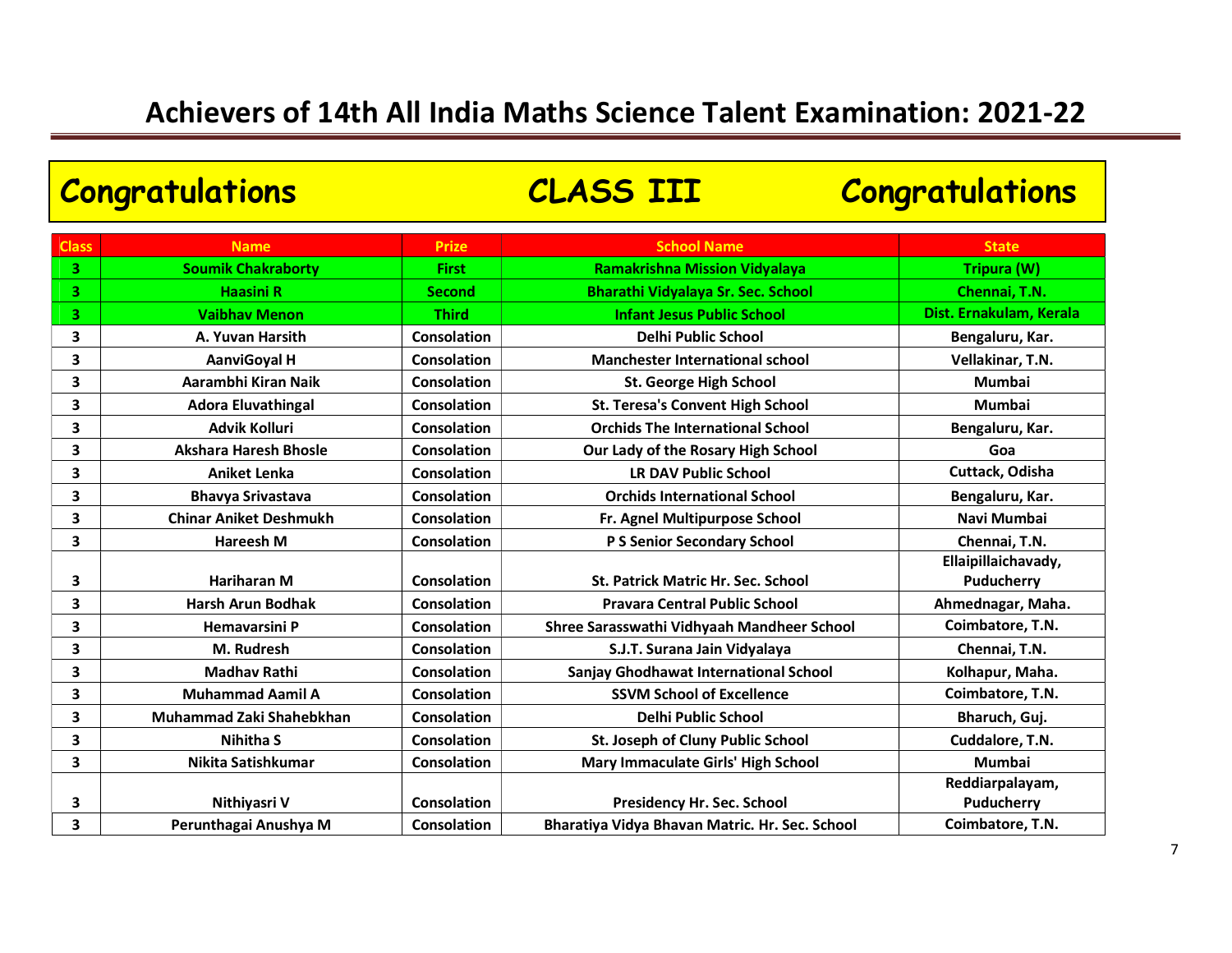| <b>Class</b> | <b>Name</b>                   | <b>Prize</b>       | <b>School Name</b>                                  | <b>State</b>            |
|--------------|-------------------------------|--------------------|-----------------------------------------------------|-------------------------|
| 3            | Potyiawala Mohammed Ali Mosin | Consolation        | J.H.B. Sardar Primary Eng. School                   | Surat, Guj.             |
| 3            | Preeyesh Priyadarshi          | Consolation        | <b>Ryan International School</b>                    | Navi Mumbai             |
| 3            | R. Eeshan Krishna             | Consolation        | Bharatiya Vidya Bhavan's Sri Venkateswara Vidyalaya | Chittoor, A.P.          |
| 3            | R. Shastikaa                  | Consolation        | <b>Orchids The International School</b>             | Pune, Maha.             |
| 3            | <b>Reyaansh Sathe</b>         | Consolation        | <b>Orchids The International School</b>             | Pune, Maha.             |
| 3            | S. Soundharya Lakshmi         | Consolation        | <b>Cluny Public School</b>                          | Chennai, T.N.           |
| 3            | S.Hema Krishnan               | <b>Consolation</b> | <b>Hope Hall Foundation School</b>                  | <b>Delhi</b>            |
| 3            | Sai Abijith C.J               | <b>Consolation</b> | <b>Notre Dame of Holy Cross School (CBSE)</b>       | Salem, T.N.             |
|              |                               |                    |                                                     | Ellaipillaichavady,     |
| 3            | Sai Suprithha N               | Consolation        | <b>St. Patrick Matric Hr. Sec. School</b>           | Puducherry              |
| 3            | <b>Samien Faria</b>           | Consolation        | Our Lady Mother of The Poor High School             | Goa                     |
| 3            | Sharwani R Bhairappa          | Consolation        | <b>MAEER's MIT Vishwashanti Gurukul School</b>      | Solapur, Maha.          |
| 3            | <b>Shlok Kalambe</b>          | Consolation        | St. George School                                   | Raigad, Maha.           |
| 3            | <b>Shree Swetha B</b>         | <b>Consolation</b> | St. Joseph of Cluny Public School                   | Cuddalore, T.N.         |
| 3            | <b>Shriharsh Prakash</b>      | Consolation        | <b>Talent Public School</b>                         | Dist. Ernakulam, Kerala |
| 3            | Siddhartha                    | Consolation        | <b>Bal Bharati Public School</b>                    | <b>Delhi</b>            |
| 3            | <b>Tajum Chije</b>            | Consolation        | <b>Holy Cross Higher Secondary School</b>           | Itanagar, Aru. Pradesh  |
| 3            | Tanvi Viraj Mahajan           | <b>Consolation</b> | <b>Ideal High School</b>                            | Goa                     |
| 3            | <b>Taran Vignesh</b>          | Consolation        | Ramanashree English School                          | Bengaluru, Kar.         |
| 3            | V Harsika                     | <b>Consolation</b> | Khalsa Public Sr. Sec. School                       | <b>South Andaman</b>    |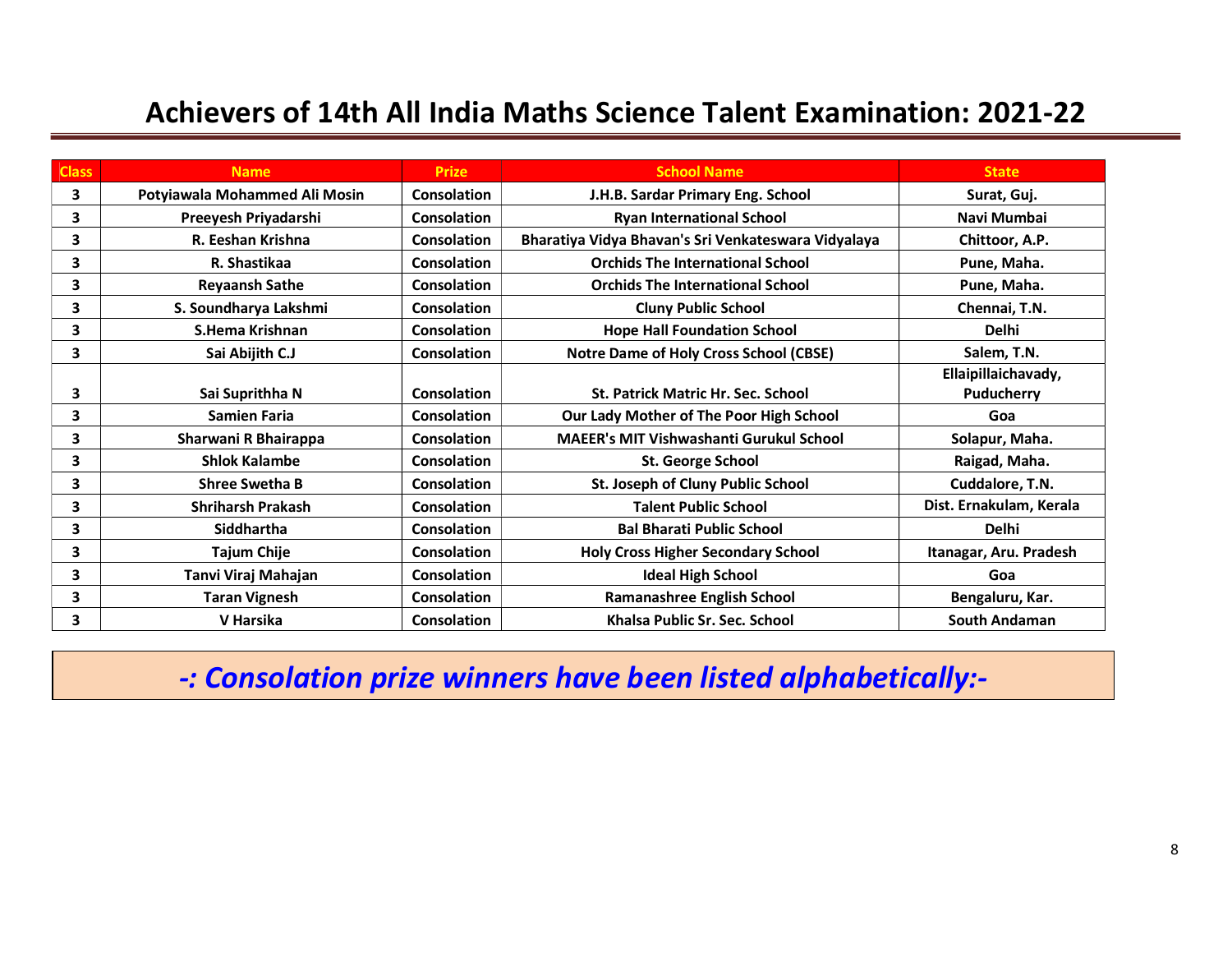| <b>Congratulations</b> |                             | <b>CLASS IV</b>    | <b>Congratulations</b>                         |                         |
|------------------------|-----------------------------|--------------------|------------------------------------------------|-------------------------|
| <b>Class</b>           | <b>Name</b>                 | <b>Prize</b>       | <b>School Name</b>                             | <b>State</b>            |
| 4                      | <b>Rupam Bepari</b>         | <b>First</b>       | <b>Khalsa Public Sr. Sec. School</b>           | <b>South Andaman</b>    |
| 4                      | Samrithika D                | <b>Second</b>      | Bharatiya Vidya Bhavan Matric. Hr. Sec. School | <b>Coimbatore, T.N.</b> |
| 4                      | <b>Nirvighna Peetha</b>     | <b>Third</b>       | <b>Redeemer Talent Academy</b>                 | Salem, T.N.             |
| 4                      | <b>Aatrisha Das</b>         | Consolation        | <b>Holy Faith English School</b>               | Ambernath, Maha.        |
| 4                      | Akshaj Krishna              | Consolation        | The Secunderabad Public School                 | <b>Telangana</b>        |
| 4                      | Akshara K                   | Consolation        | The Baker Vidyapeeth Sr. Sec. School           | Kottayam, Kerala        |
| 4                      | Akshaya Chapala             | Consolation        | <b>Orchids The International School</b>        | <b>Telangana</b>        |
| 4                      | <b>Angad Sen</b>            | Consolation        | Ramakrishna Mission Vidyalaya                  | Tripura (W)             |
| 4                      | <b>Anirudh Gupta</b>        | Consolation        | <b>Christ School</b>                           | Bhopal, M.P.            |
| 4                      | <b>Atharva Gupta</b>        | Consolation        | <b>Modern Public School</b>                    | <b>Delhi</b>            |
| 4                      | <b>Avyukt Mangla</b>        | Consolation        | <b>Bal Bharati Public School</b>               | <b>Delhi</b>            |
| 4                      | Ben Renji Joseph            | Consolation        | <b>St. Ann's Senior Secondary School</b>       | Palakkad, Kerala        |
| 4                      | <b>Bhumi</b>                | Consolation        | <b>Tagore Academy Public School</b>            | Faridabad, Haryana      |
| 4                      | Caleb Edmond Raja Joy       | Consolation        | Alpha School                                   | Chennai, T.N.           |
| 4                      | <b>Dave Harshit Shukdev</b> | Consolation        | <b>Tripada English School</b>                  | Ahmedabad, Guj.         |
| 4                      | Devanshi Garg               | Consolation        | The Orchids International School               | Bengaluru, Kar.         |
| 4                      | <b>Harini S</b>             | <b>Consolation</b> | St. Joseph of Cluny Public School              | Cuddalore, T.N.         |
| 4                      | Hasini S                    | Consolation        | St. Joseph of Cluny Public School              | Cuddalore, T.N.         |
| 4                      | Jayati Sai Karthe           | Consolation        | <b>Sayee Academy</b>                           | Chennai, T.N.           |
| 4                      | Khyati Sharma               | Consolation        | <b>Bal Bharati Public School</b>               | Solan, H.P.             |
| 4                      | Kshaunish Kundan Khanolkar  | Consolation        | <b>Gurukul Academy Day Care School</b>         | Goa                     |
| 4                      | Leanna Lobo                 | Consolation        | <b>Terna Orchids The International School</b>  | Navi Mumbai             |
| 4                      | <b>Mohish A</b>             | Consolation        | <b>Christ Matric Higher Secondary School</b>   | Chennai, T.N.           |
| 4                      | Neeteednya Santosh Depolkar | Consolation        | <b>MAEER's MIT Vishwashanti Gurukul School</b> | Pune, Maha.             |
| 4                      | Nithin J                    | Consolation        | Kolaperumal Chetty Vaishnav Sr. Sec. School    | Chennai, T.N.           |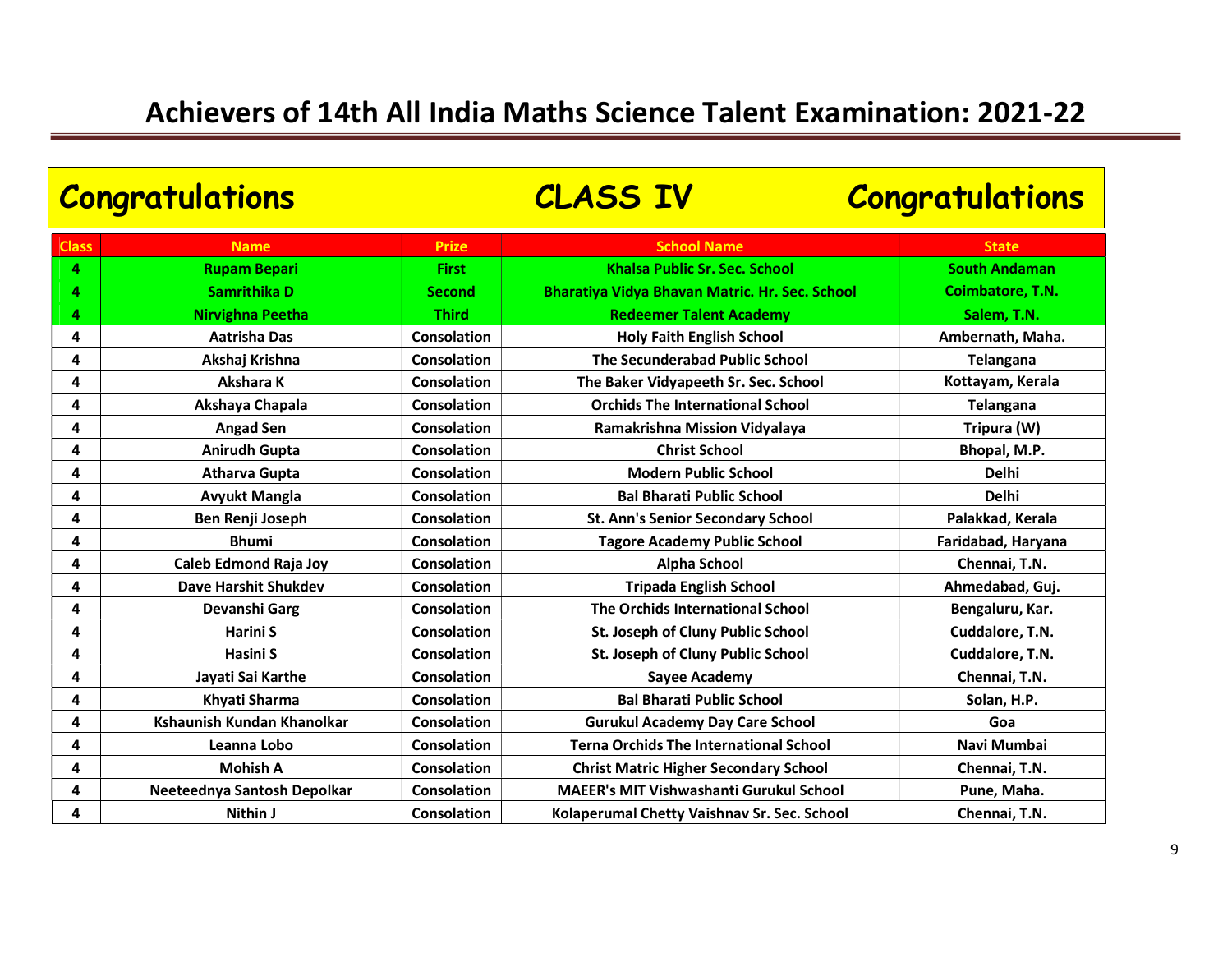| <b>Class</b> | <b>Name</b>                   | <b>Prize</b>       | <b>School Name</b>                             | <b>State</b>           |
|--------------|-------------------------------|--------------------|------------------------------------------------|------------------------|
| 4            | Prabuddha Basu                | <b>Consolation</b> | <b>Don Bosco Senior Secondary School</b>       | Navi Mumbai            |
| 4            | Praveen Kumar Prajapat        | Consolation        | St. Xavier's school                            | <b>Delhi</b>           |
| 4            | Raj Sai Nirmalya Prabodha     | <b>Consolation</b> | J.H.B. Sardar Primary Eng. School              | Surat, Guj.            |
| 4            | <b>Rohan R</b>                | <b>Consolation</b> | Bharathi Vidyalaya Sr. Sec. School             | Chennai, T.N.          |
| 4            | Saikrishna Venkatasubramaniam | Consolation        | Jaigopal Garodia Vivekananda Vidyalaya         | Chennai, T.N.          |
| 4            | Shiza Fathima S               | Consolation        | <b>Bhavan's Vidya Mandir</b>                   | Pathanamthitta, Kerala |
| 4            | Shreya V                      | <b>Consolation</b> | The PSBB Millennium School                     | Coimbatore, T.N.       |
| 4            | Sonakshi Jitendra Brid        | Consolation        | <b>DAV Public School</b>                       | Thane, Maha.           |
| 4            | Suvesticka S                  | <b>Consolation</b> | <b>The PSBB Millennium School</b>              | Cuddalore, T.N.        |
| 4            | Tarun Rai                     | Consolation        | <b>MAEER's MIT Vishwashanti Gurukul School</b> | Pune, Maha.            |
| 4            | <b>Vedant Jabade</b>          | <b>Consolation</b> | <b>C.M.S. English School</b>                   | Thane, Maha.           |
| 4            | Yuktikka P                    | <b>Consolation</b> | S.J.T. Surana Jain Vidyalaya                   | Chennai, T.N.          |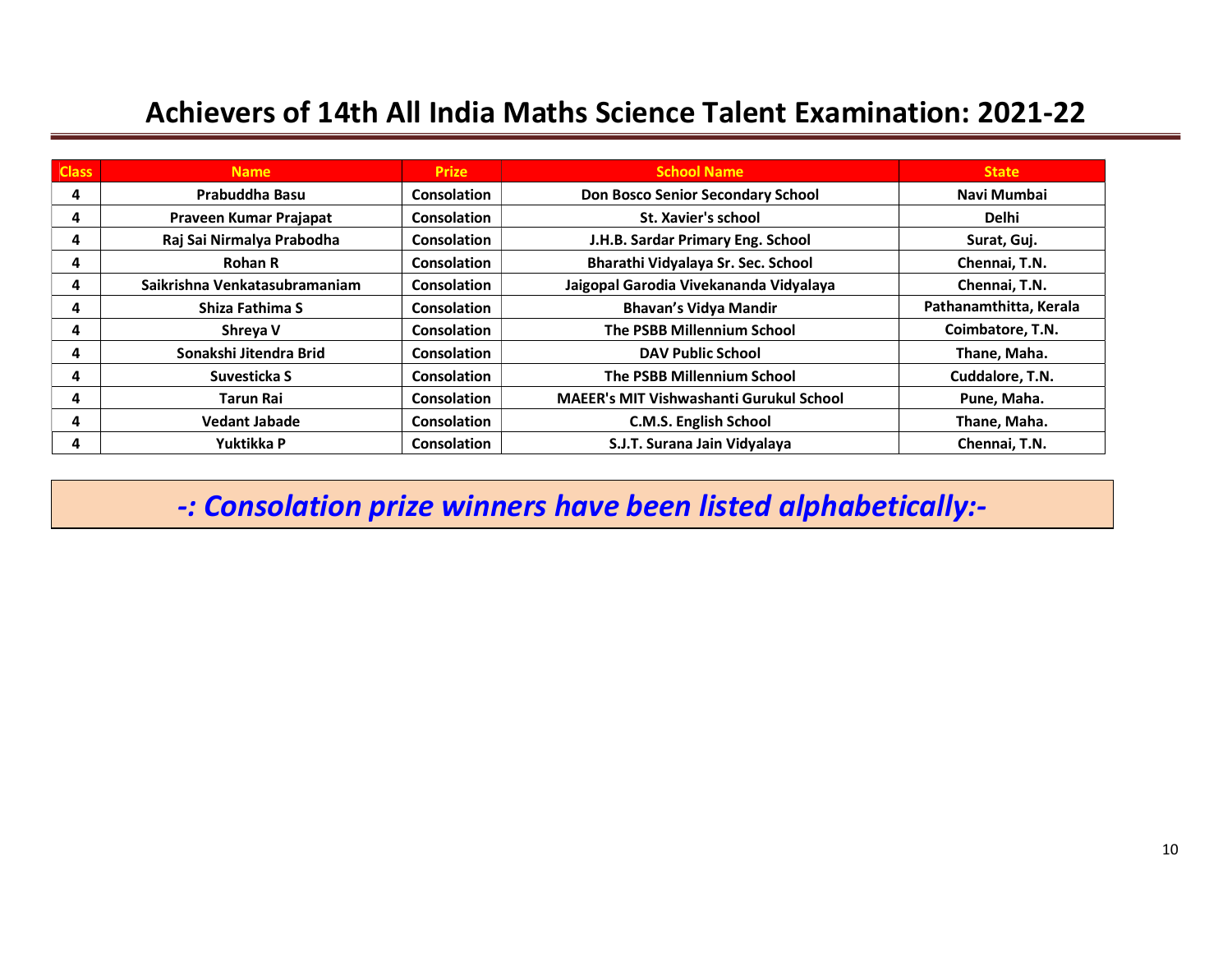Class Name Research State School Name School Name School Name School Name School Name State State State State 5 Animesh Barick First Air Force Bal Bharati School Delhi 5 Sai Sri Vallabh Komaravolu Second | Second | Delhi Public School | Bengaluru, Kar. 5 Superson Standard Shah Third Sanjay Ghodhawat International School New Kolhapur, Maha. 5 Aaradhya Choudhury Consolation Convent of Jesus and Mary Dehradun, Utt. 5 Aarav Rayesh Gaonkar Samiti's S.S. Samiti's Smt. I.V.B.D High School School Goa 5 Addanki Pavan Chand Consolation St. Ingatius Eng Med School St. Instantius Eng Med School St. Instantius Lag 5 Adwait Waigankar Consolation Consolation Chate school Chate school Chate School Kolhapur, Maha. 5 Ajay S Consolation Reeds World School Coimbatore, T.N. 5 Alisha Azhar A Consolation | Consolation | Jeeva Velu Girl's High School | Tiruvannamalai, T.N. 5 Aradhana S Consolation The Camford International School Coimbatore, T.N. 5 Arwa Charolia Consolation St Louis Convent High School Mumbai 5 Atharva Dixit Consolation Ravindra Kelekar Dnyanmandir Coasolation Ravindra Kelekar Dnyanmandir Coasolation 5 Supersyte Shakti Pandya Numbai Seven Square Academy Seven Square Academy Supersytem Studies and Mumbai Seven Square Academy 5 Bhavika Chodankar Consolation Dayanand High School Goa 5 Bhopendra Kumar St. Ann's English Medium School Nacherla, A.P. 5 D Jaisnavi Consolation Redeemer Talent Academy Salem, T.N. 5 Daksh Yogesh Bhoite Consolation Holy Cross High School Mumbai 5 Dharmanand Vilas Sawant (Consolation | Assagao Union High School | Goa 5 Supersion of Lions of Lions English Medium School and Lions English Medium School and Idukki, Kerala 5 | Leann D. John | Consolation | Holy Family Convent High School | Ulhasnagar, Maha. 5 N. Krishna Knath Consolation Consolation DAV High School Network (Radapa, A.P. 5 M. Magizh Rayar Consolation | SBOA School (CBSE) Madurai, T.N. 5 **19 Manasvi Rajesh 19 Consolation Leeway School Consolation Consolation** Leeway School 20 Ambernath, Maha. 5 Pareena Yayati Mehta Consolation | St. Kabir School | Ahmedabad, Guj. 5 Pawan Singh Consolation Dattaram Mantravadi Memorial High School Goa Congratulations CLASS V Congratulations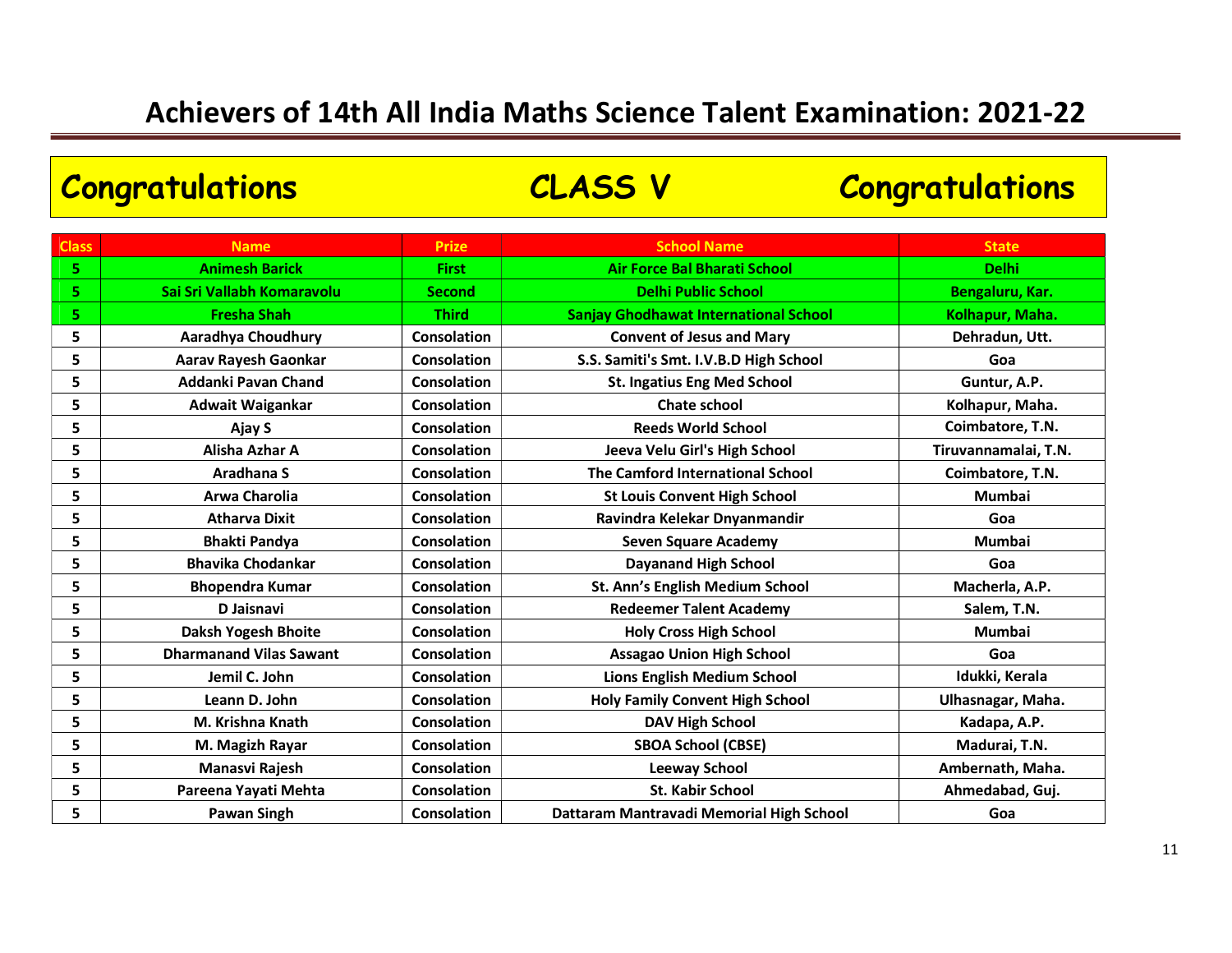| <b>Class</b> | <b>Name</b>                      | <b>Prize</b>       | <b>School Name</b>                                     | <b>State</b>        |
|--------------|----------------------------------|--------------------|--------------------------------------------------------|---------------------|
| 5            | Purva J                          | <b>Consolation</b> | Divine Providence Convent High School                  | Belagavi, Kar.      |
| 5            | <b>R</b> Kritin Sai              | Consolation        | <b>Orchid The International School</b>                 | Bengaluru, Kar.     |
| 5            | Riddhi Anil Ahuja                | <b>Consolation</b> | <b>Bharat English High School &amp; Junior College</b> | Thane, Maha.        |
| 5            | S. Harshan                       | <b>Consolation</b> | S.B.O.A School and Junior College                      | Chennai, T.N.       |
| 5            | Safwat                           | Consolation        | Al Madinah Public School (CBSE)                        | Tirunelveli, T.N.   |
|              |                                  |                    |                                                        | Ellaipillaichavady, |
| 5            | Sanjana S                        | Consolation        | <b>St. Patrick Matric Hr. Sec. School</b>              | <b>Puducherry</b>   |
| 5            | <b>Shaurya Vivek Shinde</b>      | <b>Consolation</b> | <b>Goldcrest High School</b>                           | Navi Mumbai         |
| 5            | <b>Simone Gonsalves</b>          | <b>Consolation</b> | <b>St. Teresa's Convent High School</b>                | <b>Mumbai</b>       |
| 5            | Sushruta Bhattacharya            | Consolation        | Ramakrishna Mission Vidyabhavan (HS)                   | Medinipur, W.B.     |
| 5            | <b>Tannu Pandit</b>              | <b>Consolation</b> | Madkaikar Navchaitanya High School                     | Goa                 |
| 5            | Tiwari Devansh                   | <b>Consolation</b> | <b>Marol Education Society School</b>                  | Mumbai              |
| 5            | V.R. Thivenitha                  | <b>Consolation</b> | <b>Sri Venkateswara Matriculation Hr. Sec. School</b>  | Chennai, T.N.       |
| 5            | Vijay Vaibhav                    | Consolation        | Bharathi Vidyalaya Sr. Sec. School                     | Chennai, T.N.       |
| 5            | Vishwam Vijaykant Naik           | Consolation        | <b>Mahatma Gandhi Centenary School</b>                 | Goa                 |
| 5            | <b>Vrushank Vikrant Basutkar</b> | <b>Consolation</b> | A.B. Goregaokar English School                         | <b>Mumbai</b>       |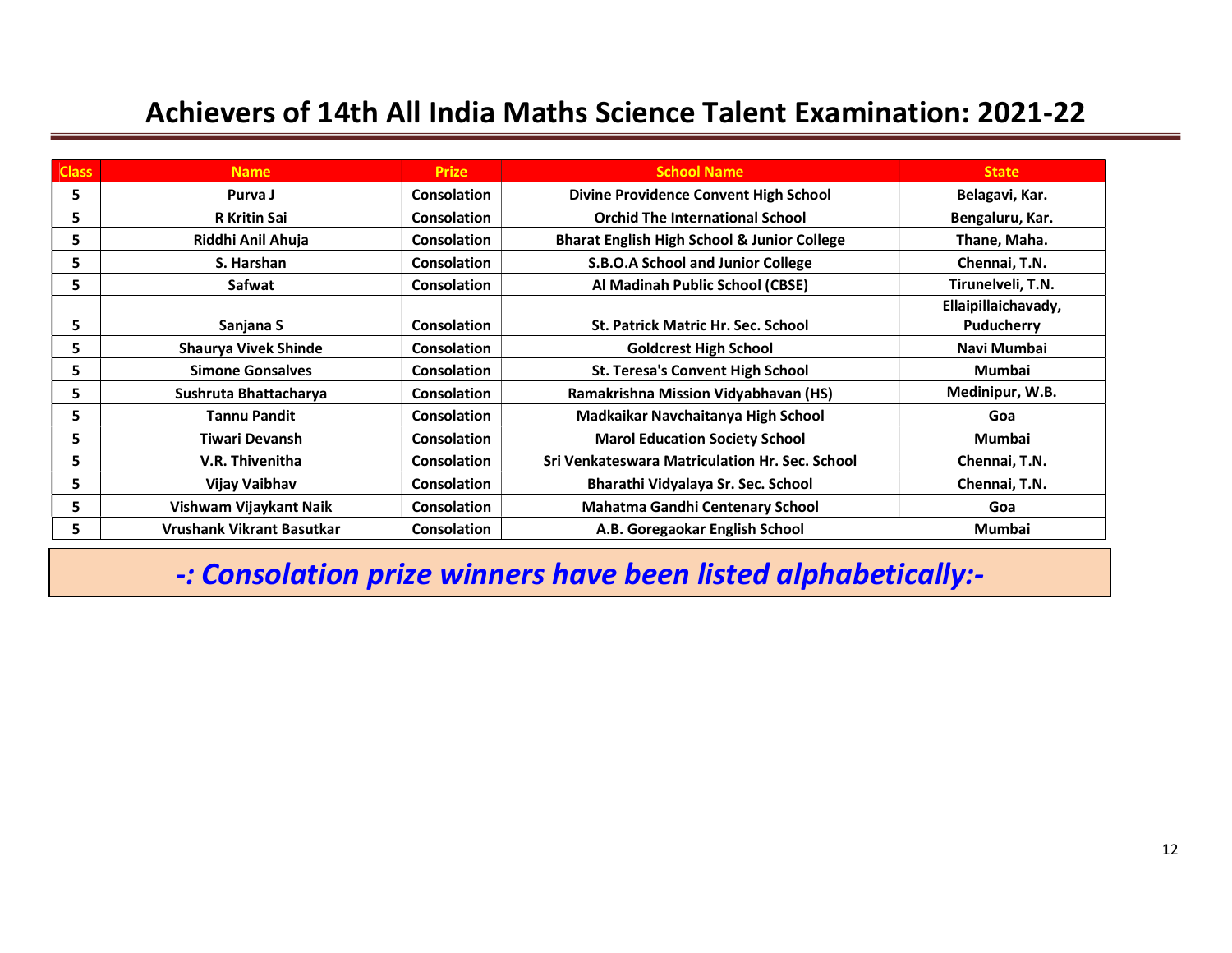Congratulations CLASS VI Congratulations

| <b>Class</b>    | <b>Name</b>                | <b>Prize</b>       | <b>School Name</b>                        | <b>State</b>              |
|-----------------|----------------------------|--------------------|-------------------------------------------|---------------------------|
| 6               | <b>Hakshitha M</b>         | <b>First</b>       | Velammal Vidyalaya                        | Chennai, T.N.             |
| $6\phantom{1}6$ | <b>Vedant Bhardwaj</b>     | <b>Second</b>      | <b>Tagore Academy Public School</b>       | <b>Faridabad, Haryana</b> |
| 6               | <b>Sucheta MS</b>          | <b>Third</b>       | <b>St. Joseph of Cluny Public School</b>  | Cuddalore, T.N.           |
| 6               | Aadhityaa S.R.             | Consolation        | A.M.M. Mat. Hr. Sec. School               | Chennai, T.N.             |
| 6               | Aardra Shaji               | Consolation        | S.N. Vidya Bhavan Senior Secondary School | Dist. Thrissur, Kerala    |
| 6               | Achouri Karthikeya         | Consolation        | The Hyderabad Public School               | <b>Telangana</b>          |
| 6               | Ajay Ks                    | <b>Consolation</b> | Raja's Memorial Eng. Med. Sr. Sec. School | Mannarkkad, Kerala        |
| 6               | Ch. Araadhya               | Consolation        | Nirmala Convent Eng. Med. High School     | Prakasam, A.P.            |
| 6               | <b>Debansi A Biswas</b>    | Consolation        | NES International IB World School Mumbai  | <b>Mumbai</b>             |
| 6               | Divyansh Dwivedi           | <b>Consolation</b> | <b>Brilliant School</b>                   | Bengaluru, Kar.           |
| 6               | Dnyaneshwar Ramraje Borade | <b>Consolation</b> | St. Joseph High School (CBSE)             | Raigad, Maha.             |
| 6               | <b>Gautam Gaude</b>        | <b>Consolation</b> | <b>St. Theresa High School</b>            | Goa                       |
| 6               | Hariharan R.P              | <b>Consolation</b> | Amrita Vidyalayam                         | Thoothukudi, T.N.         |
| 6               | <b>Hithesh K</b>           | <b>Consolation</b> | <b>RSK Senior Secondary School</b>        | Trichy, T.N.              |
| 6               | Izyan Shaikh               | <b>Consolation</b> | <b>Jnyan Vikas School</b>                 | Goa                       |
| 6               | L. M. Nihithfranciano      | Consolation        | <b>Good Shepherd Model School</b>         | Thoothukudi, T.N.         |
| 6               | Mohan Teja Naidu           | Consolation        | The Secunderabad Public School            | <b>Telangana</b>          |
| 6               | Nirlipta Nayak             | Consolation        | <b>St. Ann's School</b>                   | Ahmedabad, Guj.           |
| 6               | Oviya E                    | <b>Consolation</b> | <b>Anita Methodist School</b>             | Chennai, T.N.             |
| 6               | R. Mohana                  | <b>Consolation</b> | <b>Vikaasa School</b>                     | Ambasamudram, T.N.        |
| 6               | <b>Ridhima Parab</b>       | <b>Consolation</b> | Harmal Panchakroshi High School           | Goa                       |
| 6               | S. Sanjay Dev              | <b>Consolation</b> | Arul Malar Matric. Hr. Sec. School        | Madurai, T.N.             |
| 6               | S. Saravanan               | <b>Consolation</b> | S.L.B. Govt. Girls High School            | Dist. Kanyakumari, T.N.   |
| 6               | Saanvi Pandarinath Audi    | <b>Consolation</b> | Saraswat Vidyalaya High School            | Goa                       |
| 6               | <b>Saharsh Gaude</b>       | <b>Consolation</b> | <b>Gananath English High School</b>       | Goa                       |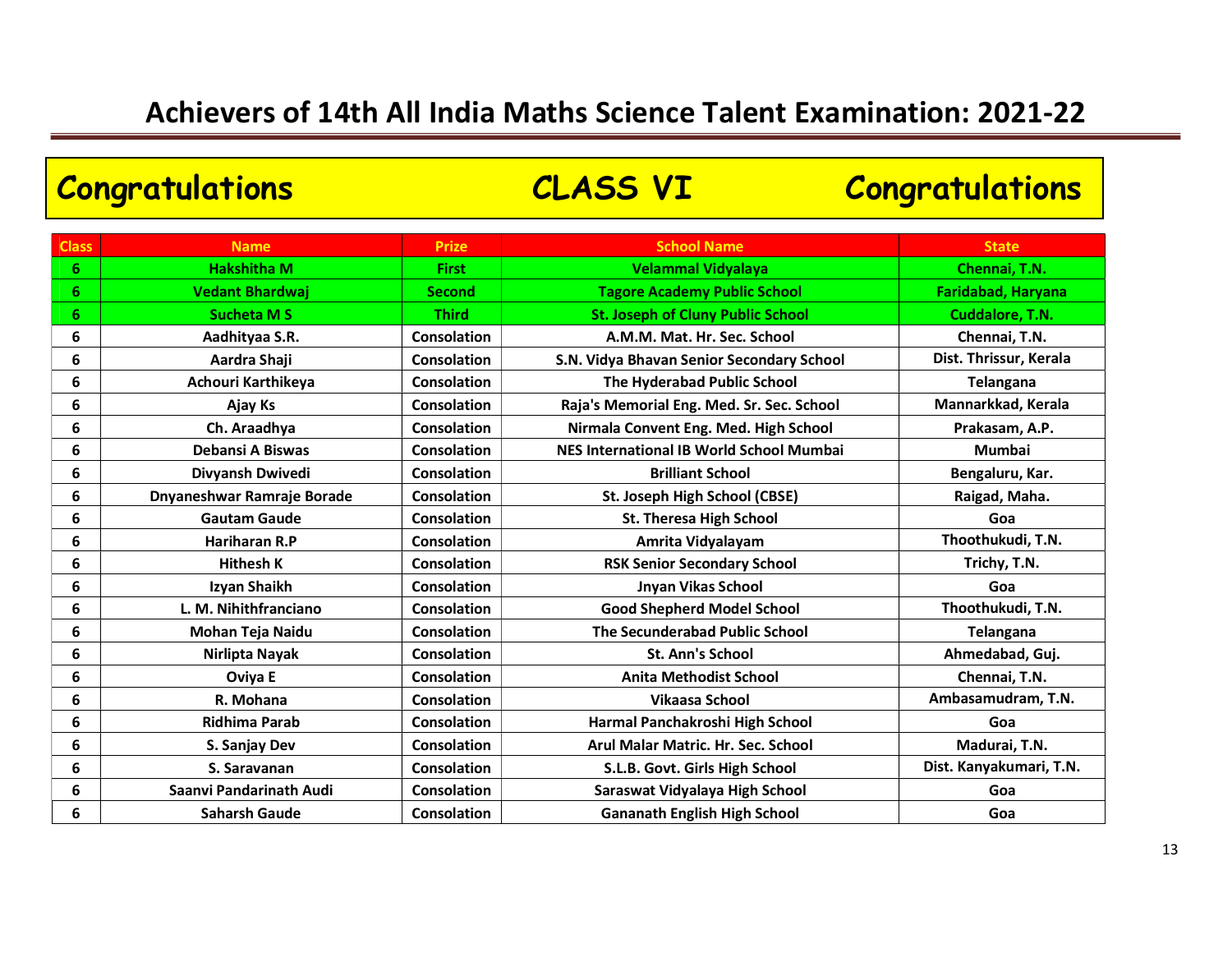| <b>Class</b> | <b>Name</b>                    | <b>Prize</b>       | <b>School Name</b>                               | State                |
|--------------|--------------------------------|--------------------|--------------------------------------------------|----------------------|
| 6            | Saharsha V. Gaonkar            | Consolation        | <b>Somnath English High School</b>               | Goa                  |
| 6            | <b>Shadrak Soloman Dsa</b>     | Consolation        | Our Lady of Snow High School                     | Goa                  |
| 6            | Shrusti Purushottam Fal Dessai | <b>Consolation</b> | <b>Sarvodaya Educational Scoiety's School</b>    | Goa                  |
| 6            | Shyamalaa S                    | <b>Consolation</b> | <b>Cluny Matric Hr. Sec. School</b>              | Salem, T.N.          |
| 6            | <b>Siddharth Sengupta</b>      | Consolation        | Our Lady of Perpetual Succour High School        | <b>Mumbai</b>        |
| 6            | <b>Stania Gonsalves</b>        | <b>Consolation</b> | Our Lady of Succour High School                  | Goa                  |
| 6            | <b>Thakkar Shrushti Manish</b> | Consolation        | Uran Education Society's Eng. Med. School        | Raigad, Maha.        |
| 6            | V. Nethra                      | Consolation        | St. Kevin's Anglo-Indian Hr. Sec. School         | Chennai, T.N.        |
| 6            | V. Vedha                       | <b>Consolation</b> | <b>PSBB Learning Leadership Academy</b>          | Bengaluru, Kar.      |
| 6            | Vainavi S                      | <b>Consolation</b> | K.S. Maniam Vidhya Bhavan Sr. Sec. School (CBSE) | Dist. Nanakkal, T.N. |
| 6            | <b>Ved Sushil Salgaonkar</b>   | Consolation        | I.E.S. Manik Vidyamandir                         | <b>Mumbai</b>        |
| 6            | <b>Yadav Sameer Rampyare</b>   | Consolation        | <b>Stella Maris High School</b>                  | Nani Daman           |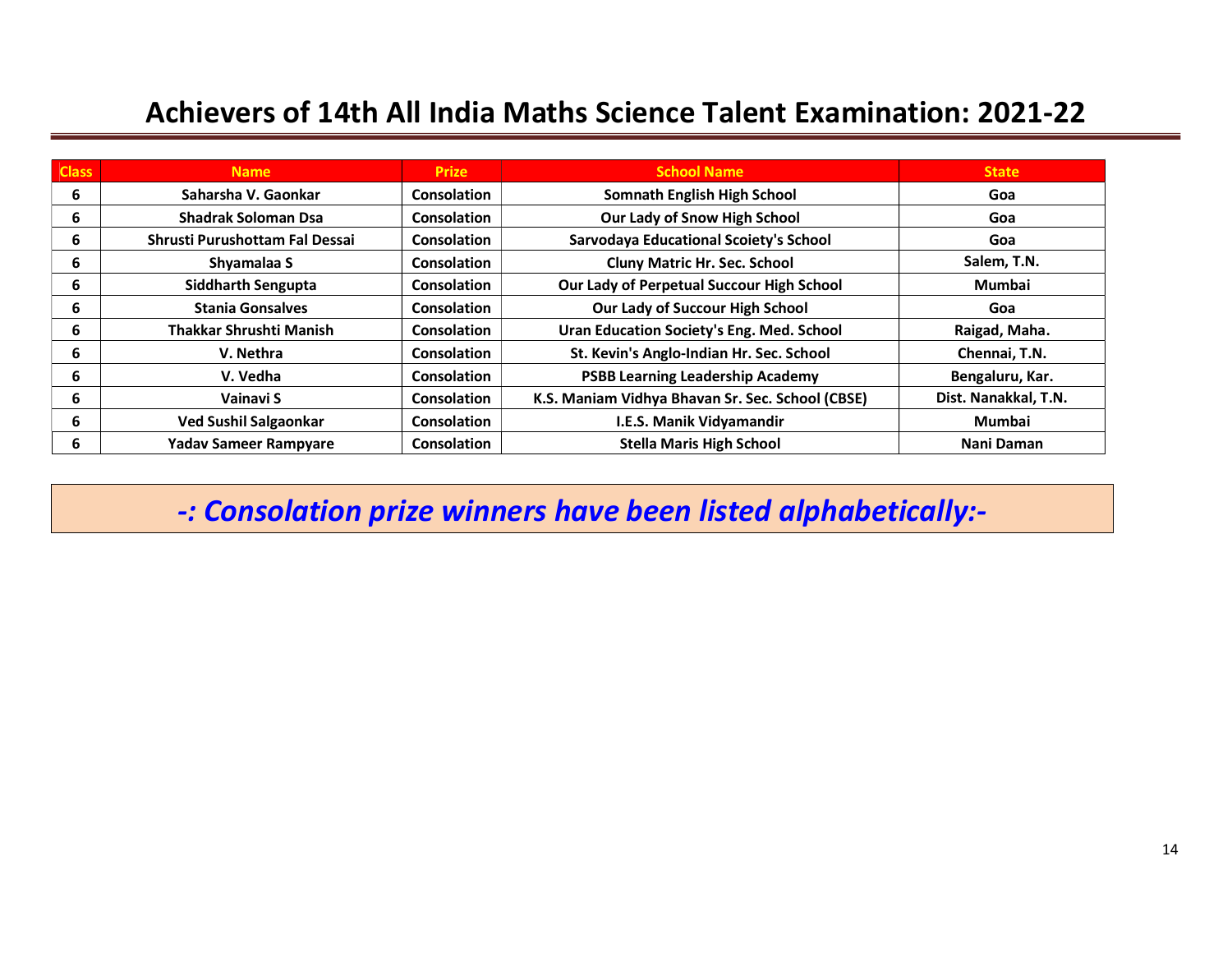# Congratulations CLASS VII Congratulations

| <b>Class</b>            | <b>Name</b>                    | <b>Prize</b>       | <b>School Name</b>                             | <b>State</b>        |
|-------------------------|--------------------------------|--------------------|------------------------------------------------|---------------------|
|                         |                                |                    |                                                | Ellaipillaichavady, |
| 7                       | Krithika Arrighi V             | <b>First</b>       | <b>St. Patrick Matric Hr. Sec. School</b>      | <b>Puducherry</b>   |
| 7                       | P. Rishikumaran                | <b>Second</b>      | <b>The PSBB Millennium School</b>              | Cuddalore, T.N.     |
| $\overline{7}$          | Yash Rakeshbhai Solanki        | <b>Third</b>       | J.H.B. Sardar Primary Eng. School              | Surat, Guj.         |
| $\overline{\mathbf{z}}$ | Aarifa Shajakhan               | <b>Consolation</b> | Bharathi Vidyalaya Sr. Sec. School             | Chennai, T.N.       |
| $\overline{\mathbf{z}}$ | Aayushi Anil Ghadi             | <b>Consolation</b> | <b>Shrimati High School</b>                    | Goa                 |
| $\overline{\mathbf{z}}$ | Ananya Lodh                    | <b>Consolation</b> | Ramkrishna Shishu Tirtha High Secondary School | Sepahijala, Tripura |
| $\overline{\mathbf{z}}$ | <b>Anudip Giri</b>             | <b>Consolation</b> | Ramakrishna Mission Vidyalaya                  | Tripura (W)         |
| $\overline{7}$          | <b>Arnav Sandip Desai</b>      | <b>Consolation</b> | Dr. Antonio da Silva High School               | <b>Mumbai</b>       |
| $\overline{\mathbf{z}}$ | <b>Arva Kerkar</b>             | <b>Consolation</b> | <b>Vidhya Vihar High School</b>                | Goa                 |
| $\overline{\mathbf{z}}$ | <b>Barge Vipul Vilas</b>       | <b>Consolation</b> | Uran Education Society's Eng. Med. School      | Raigad, Maha.       |
| $\overline{\mathbf{z}}$ | <b>Celista Vaz</b>             | <b>Consolation</b> | <b>Union High School</b>                       | Goa                 |
| $\overline{\mathbf{z}}$ | D. Sailaja                     | Consolation        | St. Ann's Eng. Med. High School                | Anantapur, A.P.     |
|                         |                                |                    |                                                | Reddiarpalayam,     |
| $\overline{\mathbf{z}}$ | Dania Catherine D              | <b>Consolation</b> | Presidency Hr. Sec. School                     | Puducherry          |
| $\overline{\mathbf{z}}$ | <b>Devesh Pathak</b>           | Consolation        | Sri Chaitanya Techno School                    | Bellary, Kar.       |
| $\overline{\mathbf{z}}$ | <b>Harshith T</b>              | <b>Consolation</b> | Shree Sarasswathi Vidhyaah Mandheer School     | Coimbatore, T.N.    |
| $\overline{\mathbf{z}}$ | Harshitha Kaduru               | <b>Consolation</b> | <b>JMJ English Medium High School</b>          | Srikakulam, A.P.    |
| $\overline{\mathbf{z}}$ | <b>Jainab Choudhary</b>        | <b>Consolation</b> | <b>Holy Cross Primary School</b>               | Goa                 |
| $\overline{\mathbf{z}}$ | John Daniel Rayan J            | <b>Consolation</b> | All Angels Matric Higher Secondary School      | Chennai, T.N.       |
| $\overline{\mathbf{z}}$ | <b>Kimaya Navin Sathe</b>      | <b>Consolation</b> | I.E.S Chandra Kant Patkar Vidyalaya            | Thane, Maha.        |
| $\overline{\mathbf{z}}$ | <b>Nalande Bhargavi Pramod</b> | <b>Consolation</b> | K.E.S.P.B.A. Eng. Med. School                  | Jalgaon, Maha.      |
| $\overline{\mathbf{z}}$ | Nayonika Iyer                  | <b>Consolation</b> | <b>VPM's BR TOL English High School</b>        | <b>Mumbai</b>       |
| $\overline{\mathbf{z}}$ | <b>Parth Dinesh Naik</b>       | <b>Consolation</b> | Shri Nirakar Vidyalaya                         | Goa                 |
| $\overline{\mathbf{z}}$ | Parvathi Ajith                 | <b>Consolation</b> | <b>St. Pius X High School</b>                  | Goa                 |
| $\overline{7}$          | Pradhumna Jagdish Dhakne       | Consolation        | <b>St. Xavier Boys Academy</b>                 | Mumbai              |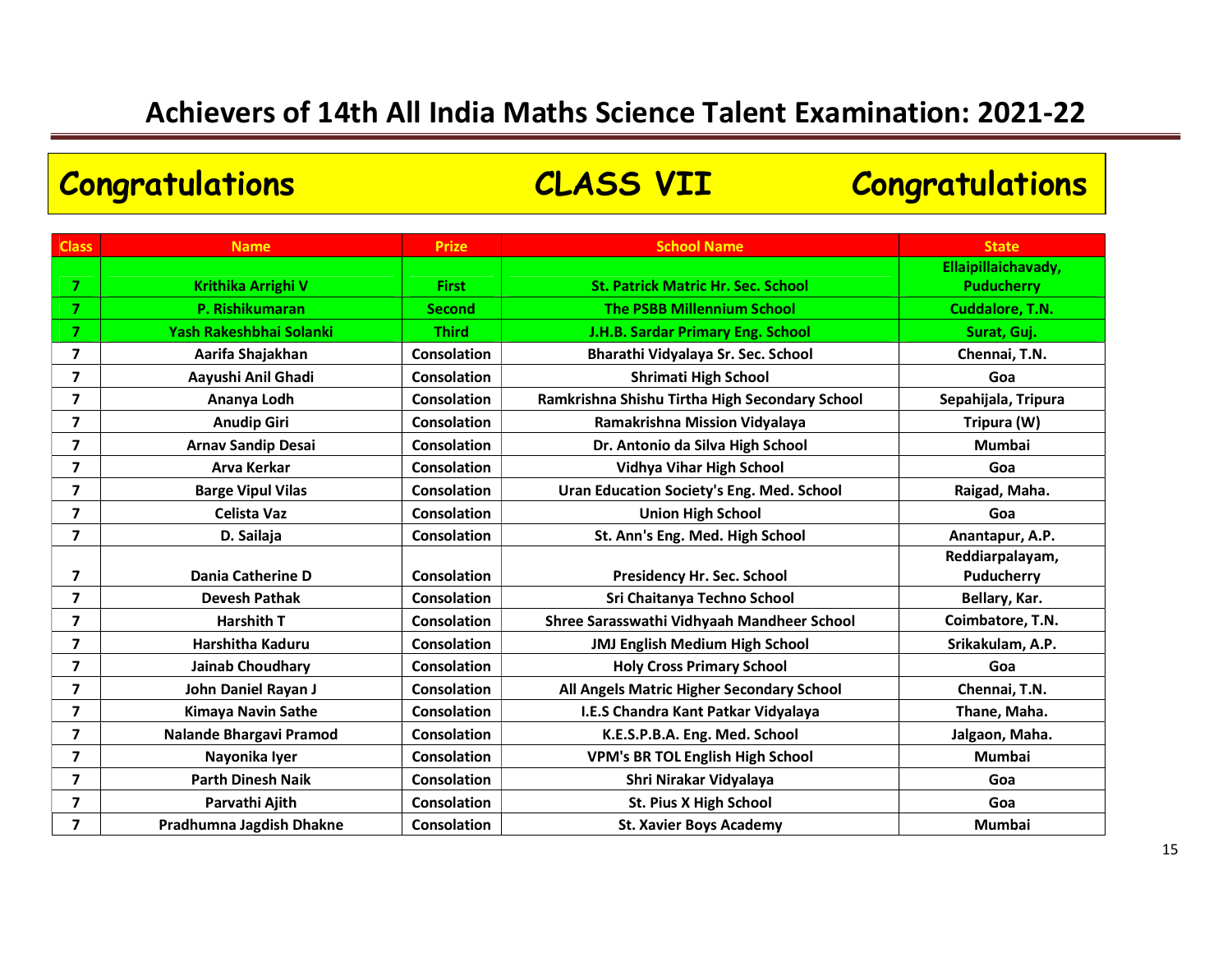| <b>Class</b> | <b>Name</b>                 | <b>Prize</b>       | <b>School Name</b>                                  | <b>State</b>        |
|--------------|-----------------------------|--------------------|-----------------------------------------------------|---------------------|
| 7            | <b>Pranay P.Velip</b>       | <b>Consolation</b> | <b>Tudal High School</b>                            | Goa                 |
|              | Praniti Rajesh Koli         | Consolation        | Sadhana English Medium School                       | Pune, Maha.         |
|              | Purvi Shaswati Nayak        | <b>Consolation</b> | <b>Auxilium Convent High Schoo</b>                  | Mumbai              |
|              | <b>Runako Rodrigues</b>     | <b>Consolation</b> | <b>Sacred Heart of Jesus High School</b>            | Goa                 |
|              | Sai Yathika K               | <b>Consolation</b> | Sri Ramakrishna Public School                       | Ariyalur, T.N.      |
|              | Sanjiti Sanket Kadam        | Consolation        | Mahatma Gandhi Mission Pri. & Sec. School (Eng Med) | Navi Mumbai         |
|              | Shaurya Naik                | Consolation        | Smt. Sunandabai Bandodkar High School               | Goa                 |
|              | <b>Shruti Prasad Homkar</b> | <b>Consolation</b> | S.R. Chandak English High School                    | Solapur, Maha.      |
|              | Singh Anubhav Kumar         | <b>Consolation</b> | <b>St. Francis School</b>                           | Jamnagar, Guj.      |
|              | <b>Srishan S</b>            | Consolation        | <b>Amethyst International School</b>                | Chennai, T.N.       |
|              | <b>Tanisha</b>              | <b>Consolation</b> | <b>Tagore Public School</b>                         | Palwal, Haryana     |
|              | Yajat Narayan Bhatwadkar    | <b>Consolation</b> | <b>International Sadguru Gurukulam</b>              | Goa                 |
|              | Yashwant B kumar            | Consolation        | <b>Samsidh International School</b>                 | Visakhapatnam, A.P. |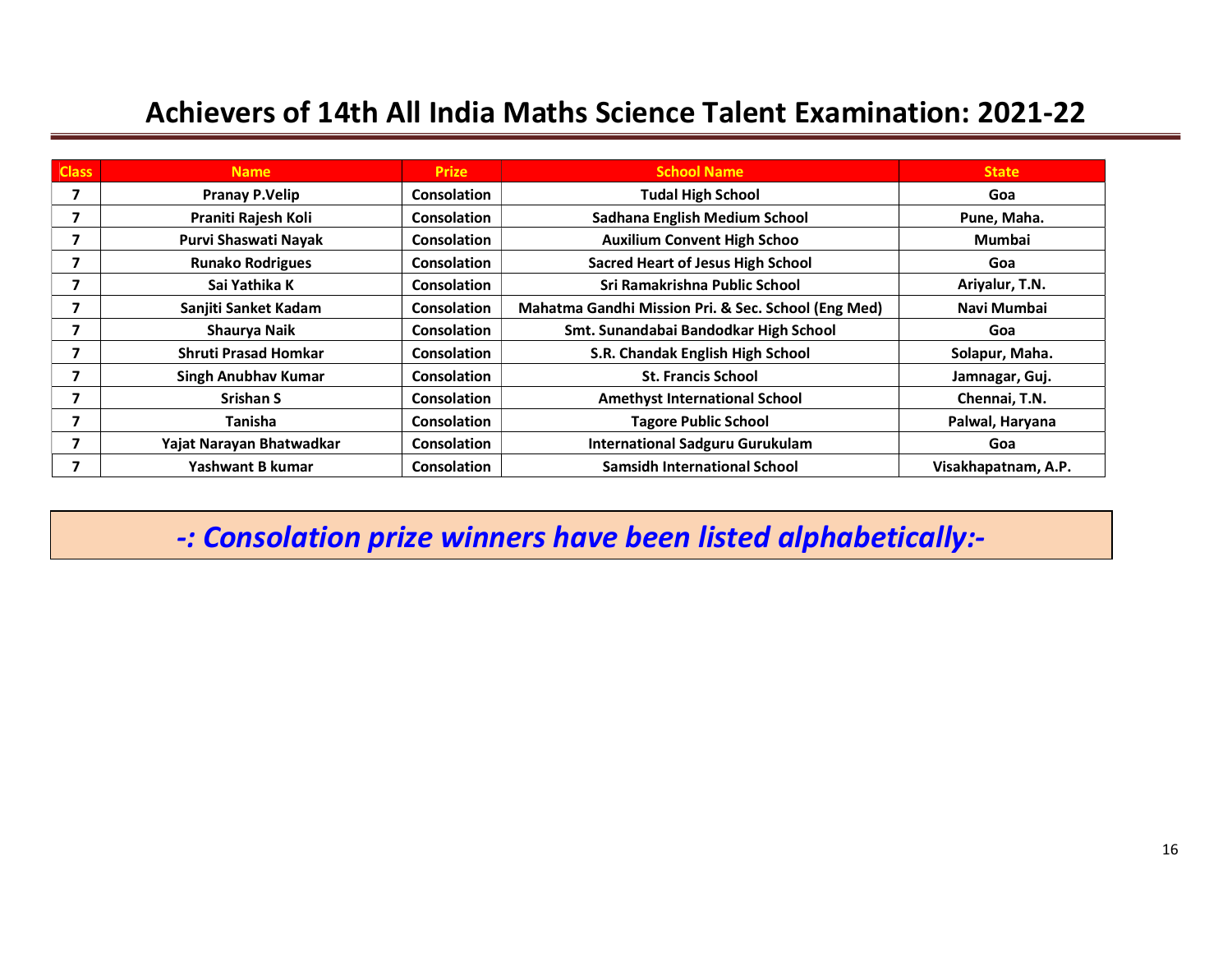# Congratulations CLASS VIII Congratulations

| <b>Class</b> | <b>Name</b>                     | <b>Prize</b>       | <b>School Name</b>                                 | <b>State</b>                  |
|--------------|---------------------------------|--------------------|----------------------------------------------------|-------------------------------|
|              |                                 |                    |                                                    | Ellaipillaichavady,           |
| 8            | <b>Darshan S</b>                | <b>First</b>       | <b>St. Patrick Matric Hr. Sec. School</b>          | <b>Puducherry</b>             |
| 8            | <b>Kinshuk</b>                  | <b>Second</b>      | <b>Tagore Public School</b>                        | Palwal, Haryana               |
| 8            | Sahaa S                         | <b>Third</b>       | <b>St. Joseph of Cluny Public School</b>           | Cuddalore, T.N.               |
| 8            | A. Bagiya Sree                  | <b>Consolation</b> | <b>Sacred Heart Girls' Higher Secondary School</b> | Thanjavur, T.N.               |
| 8            | <b>Abdul Mumin M.A</b>          | <b>Consolation</b> | <b>Wesley Higher Secondary School</b>              | Chennai, T.N.                 |
| 8            | Anoushka Sateesh Prabhu         | <b>Consolation</b> | Divine Child High School & Jr. College             | <b>Mumbai</b>                 |
| 8            | Arushi Sanjay                   | <b>Consolation</b> | <b>Bangalore Scottish School</b>                   | Bengaluru, Kar.               |
| 8            | <b>Awate Tanmay Milind</b>      | <b>Consolation</b> | Shri Hanumantrao Chate School                      | Kolhapur, Maha.               |
| 8            | Deva J                          | <b>Consolation</b> | <b>Presidency Hr. Sec. School</b>                  | Reddiarpalayam,<br>Puducherry |
| 8            | Dhanya Rajiv Ib                 | <b>Consolation</b> | <b>Manchester International school</b>             | Vellakinar, T.N.              |
| 8            | <b>Dharshini S</b>              | <b>Consolation</b> | Vellayan Chettiar Hr. Sec. School                  | Chennai, T.N.                 |
| 8            | H. Nasreen                      | <b>Consolation</b> | Nirmala Rani Girl's Higher Secondary School        | Karaikal, Puducherry          |
| 8            | <b>Ishant Sharma</b>            | Consolation        | St. Mary's Hindi High School                       | <b>Jharkhand</b>              |
| 8            | Jeevan Pranay M                 | <b>Consolation</b> | Vidya Bharathi Eng. School                         | Bengaluru, Kar.               |
| 8            | Joytheswaran S                  | <b>Consolation</b> | Don Bosco Mat. Hr. Sec. School                     | Dist. Tirupattur, T.N.        |
| 8            | Kasvid Samruddhi Laxman         | <b>Consolation</b> | <b>KPC English High School</b>                     | Navi Mumbai                   |
| 8            | <b>Manashree Niteen Sawant</b>  | <b>Consolation</b> | <b>Shreerang Vidyalaya (Eng Med, Sec Section)</b>  | Thane, Maha.                  |
| 8            | Nafisa Yusuf Rangwala           | Consolation        | Taiyebiyah Girls High School                       | <b>Mumbai</b>                 |
| 8            | Namratha Karri                  | Consolation        | <b>St. Mary's Convent High School</b>              | Goa                           |
| 8            | <b>Neha</b>                     | Consolation        | <b>Gnana Bharati English Medium School</b>         | Srikakulam, A.P.              |
| 8            | <b>Nishant Pandurang Patil</b>  | <b>Consolation</b> | Adv. Lalita Patil International School (CBSE)      | Talgaon, Maha.                |
| 8            | <b>Pareekshit Paresh Dharne</b> | Consolation        | Swami Vivekanand International School              | <b>Mumbai</b>                 |
| 8            | Preksha                         | <b>Consolation</b> | <b>PES Public School</b>                           | Shivamogga, Kar.              |
| 8            | Priyanshu Das                   | <b>Consolation</b> | Parulia K K High School                            | Purba Barddhaman, W.B.        |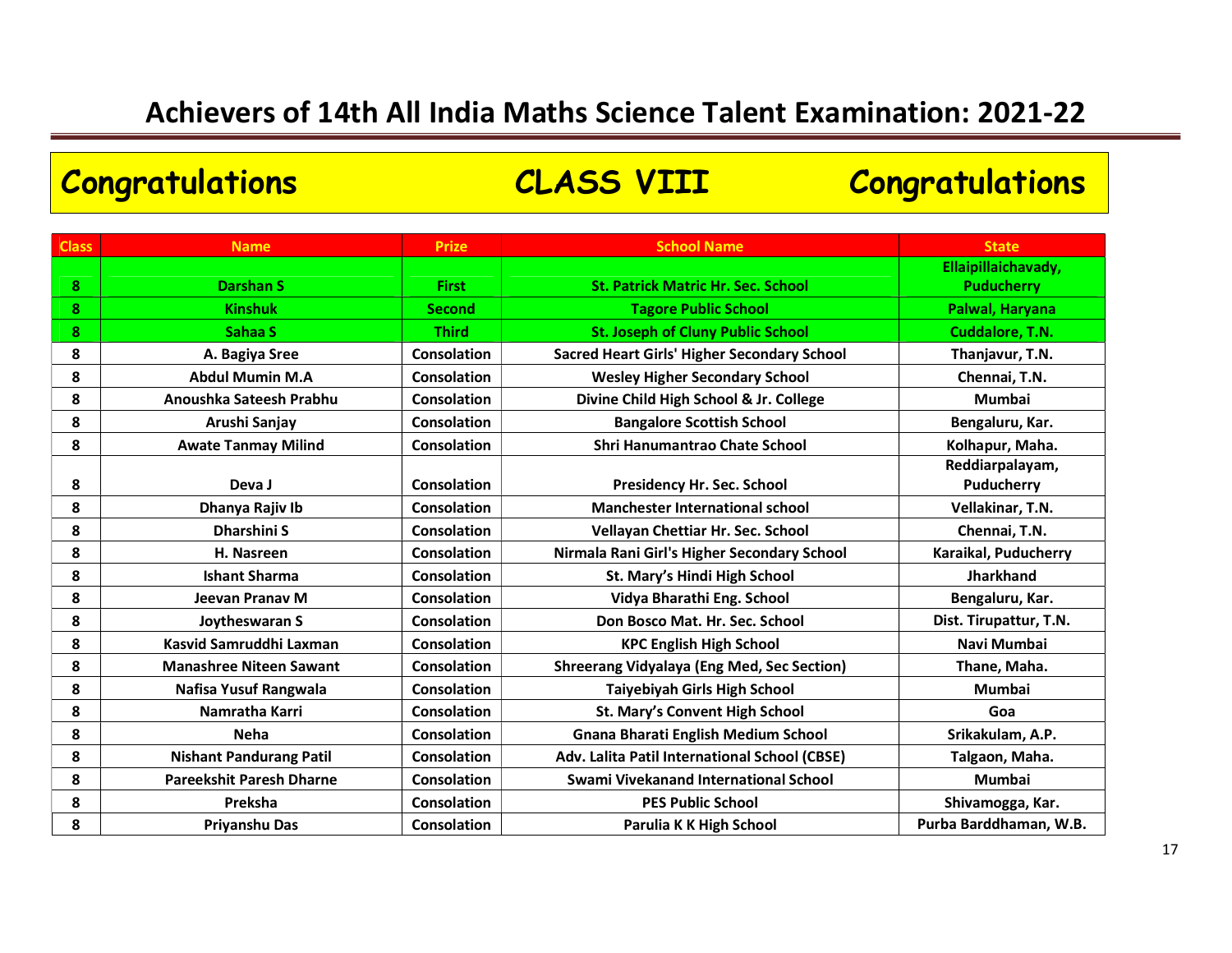| <b>Class</b> | <b>Name</b>                 | <b>Prize</b>       | <b>School Name</b>                                     | <b>State</b>       |
|--------------|-----------------------------|--------------------|--------------------------------------------------------|--------------------|
| 8            | Raajasri T                  | <b>Consolation</b> | Sri Ramakrishna Public School                          | Ariyalur, T.N.     |
| 8            | Rakshaya M                  | Consolation        | Jayarani Matriculation Hr. Sec. School                 | Salem, T.N.        |
| 8            | Ramya M                     | Consolation        | Sri Ramakrishna- BHEL Hr. Sec. School                  | Ranipet, T.N.      |
| 8            | Riya Kumar                  | <b>Consolation</b> | Dr. Cyrus Poonawalla Eng. Med. School                  | Pune, Maha.        |
| 8            | <b>Rohan Patil</b>          | Consolation        | <b>Sanjay Ghodhawat International School</b>           | Kolhapur, Maha.    |
| 8            | Saksham Sanjay Kunkolienkar | Consolation        | <b>Sarvodaya Educational Scoiety's School</b>          | Goa                |
| 8            | Shweta Malwankar            | <b>Consolation</b> | <b>Vijayanand High School</b>                          | Goa                |
| 8            | Sridharshini R              | <b>Consolation</b> | Dr. G.S. Kalyanasundaram Matriculation Hr. Sec. School | Nagapattinam, T.N. |
| 8            | <b>Yelve Rahul</b>          | <b>Consolation</b> | Mahatma Gandhi Vidyamandir                             | <b>Mumbai</b>      |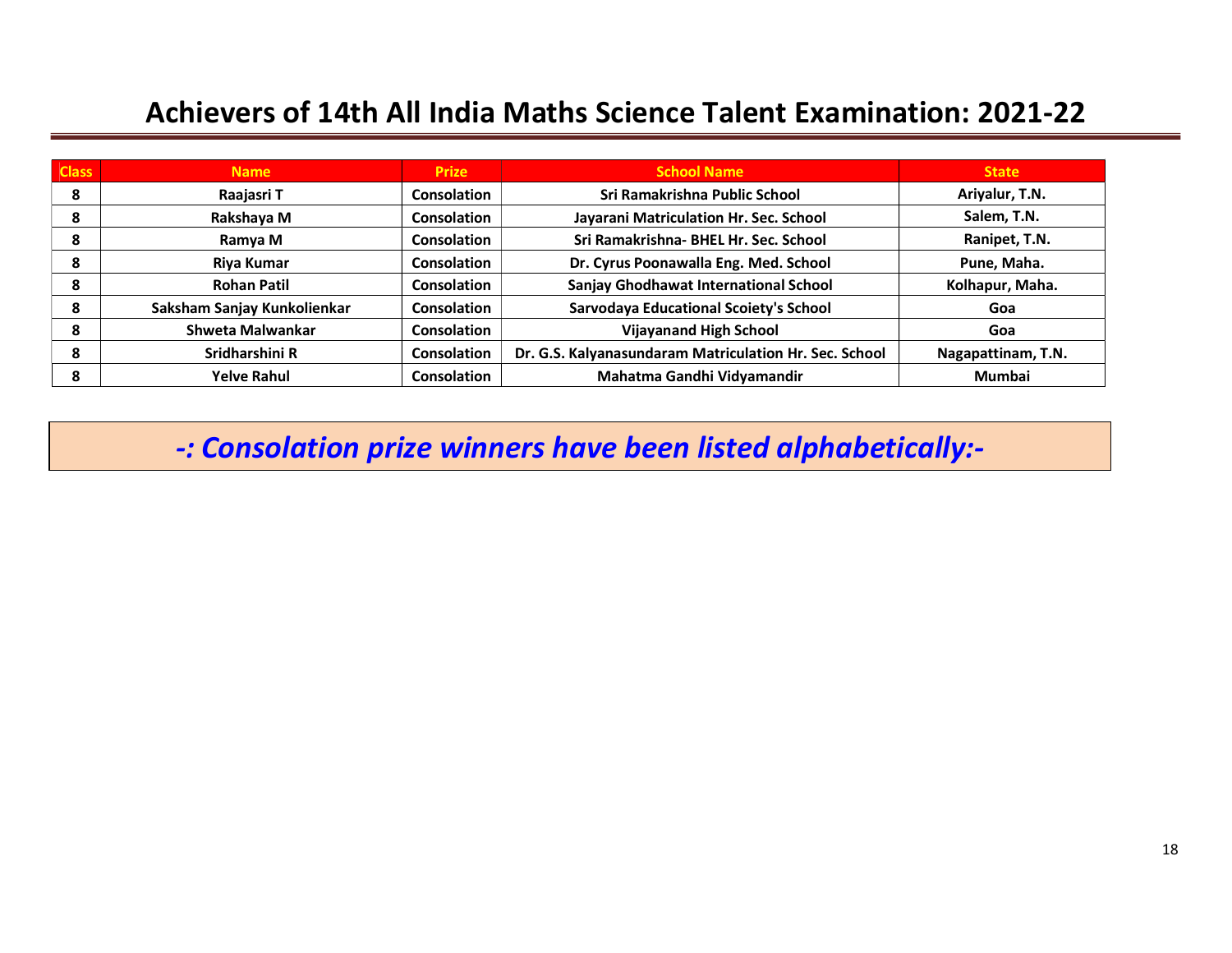| <b>Congratulations</b> |                               |                    | <b>CLASS IX</b>                                    | <b>Congratulations</b>               |  |
|------------------------|-------------------------------|--------------------|----------------------------------------------------|--------------------------------------|--|
| <b>Class</b>           | <b>Name</b>                   | <b>Prize</b>       | <b>School Name</b>                                 | <b>State</b>                         |  |
| 9                      | Yaganti Roopadevi             | <b>First</b>       | <b>Sri Mahathi E.M. High School</b>                | East Godavari, A.P.                  |  |
| 9                      | <b>Arya Ansuman</b>           | <b>Second</b>      | <b>Lumbini Public School</b>                       | <b>Bhubaneswar, Odisha</b>           |  |
| 9                      | <b>Varshaa B</b>              | <b>Third</b>       | <b>Presidency Hr. Sec. School</b>                  | Reddiarpalayam,<br><b>Puducherry</b> |  |
| 9                      | Aarudhraa S S                 | Consolation        | Bharatiya Vidya Bhavan Matric. Hr. Sec. School     | Coimbatore, T.N.                     |  |
| 9                      | Aashna M Audi                 | Consolation        | <b>Mahila and Nutan English High School</b>        | Goa                                  |  |
| 9                      | Akanksha Bhardwaj             | Consolation        | D. A. V. Sr. Sec. Public School                    | Chamba, H.P.                         |  |
| 9                      | <b>Akshat Chaurasia</b>       | Consolation        | <b>Children Senior Secondary School</b>            | Azamgarh, U.P.                       |  |
| 9                      | Amey Rajesh Pai               | <b>Consolation</b> | <b>IES Orion</b>                                   | Mumbai                               |  |
| 9                      | <b>Athin Laxmipathy</b>       | Consolation        | Shree Sarasswathi Vidhyaah Mandheer School         | Coimbatore, T.N.                     |  |
| 9                      | <b>Ayush Kumar</b>            | <b>Consolation</b> | <b>Tagore Academy Public School</b>                | Faridabad, Haryana                   |  |
| 9                      | <b>Bhakti Shetti</b>          | Consolation        | <b>Presentation Convent High School</b>            | Goa                                  |  |
| 9                      | <b>Gandhar Uday Raikar</b>    | <b>Consolation</b> | Swami Vivekanand International School              | <b>Mumbai</b>                        |  |
| 9                      | Haniya Ranasariya             | <b>Consolation</b> | St. Joseph Convent High school                     | <b>Mumbai</b>                        |  |
| 9                      | <b>Hardeek Choudhury</b>      | Consolation        | Ramakrishna Mission Vidyalaya                      | Tripura (W)                          |  |
| 9                      | Jernila L.S                   | Consolation        | <b>Sacred Heart Girls' Higher Secondary School</b> | Thanjavur, T.N.                      |  |
| 9                      | Lalkrishna Yadav              | Consolation        | <b>New Bombay City School</b>                      | Navi Mumbai                          |  |
| 9                      | M. Sravanthi                  | Consolation        | St. Ann's Eng. Med. High School                    | Anantapur, A.P.                      |  |
| 9                      | Nandini Raj                   | Consolation        | St. Mary's School                                  | Port Blair, A & N                    |  |
| 9                      | <b>Nikhil Ranjan Kocherry</b> | <b>Consolation</b> | <b>Ryan International School</b>                   | <b>Mumbai</b>                        |  |
| 9                      | Nirvan Pattanayak             | <b>Consolation</b> | Lumbini Public School                              | Bhubaneswar, Odisha                  |  |
| 9                      | <b>Nupur Sehgal</b>           | Consolation        | <b>Bal Bharati Public School</b>                   | <b>Delhi</b>                         |  |
| 9                      | Parth Prakash Kadam           | Consolation        | <b>Pawar Public School</b>                         | Pune, Maha.                          |  |
| 9                      | Pradeep Kumar R               | <b>Consolation</b> | Velankanni Matriculation Hr. Sec. School           | Chennai, T.N.                        |  |
| 9                      | Pranav                        | Consolation        | <b>Tagore Public School</b>                        | Palwal, Haryana                      |  |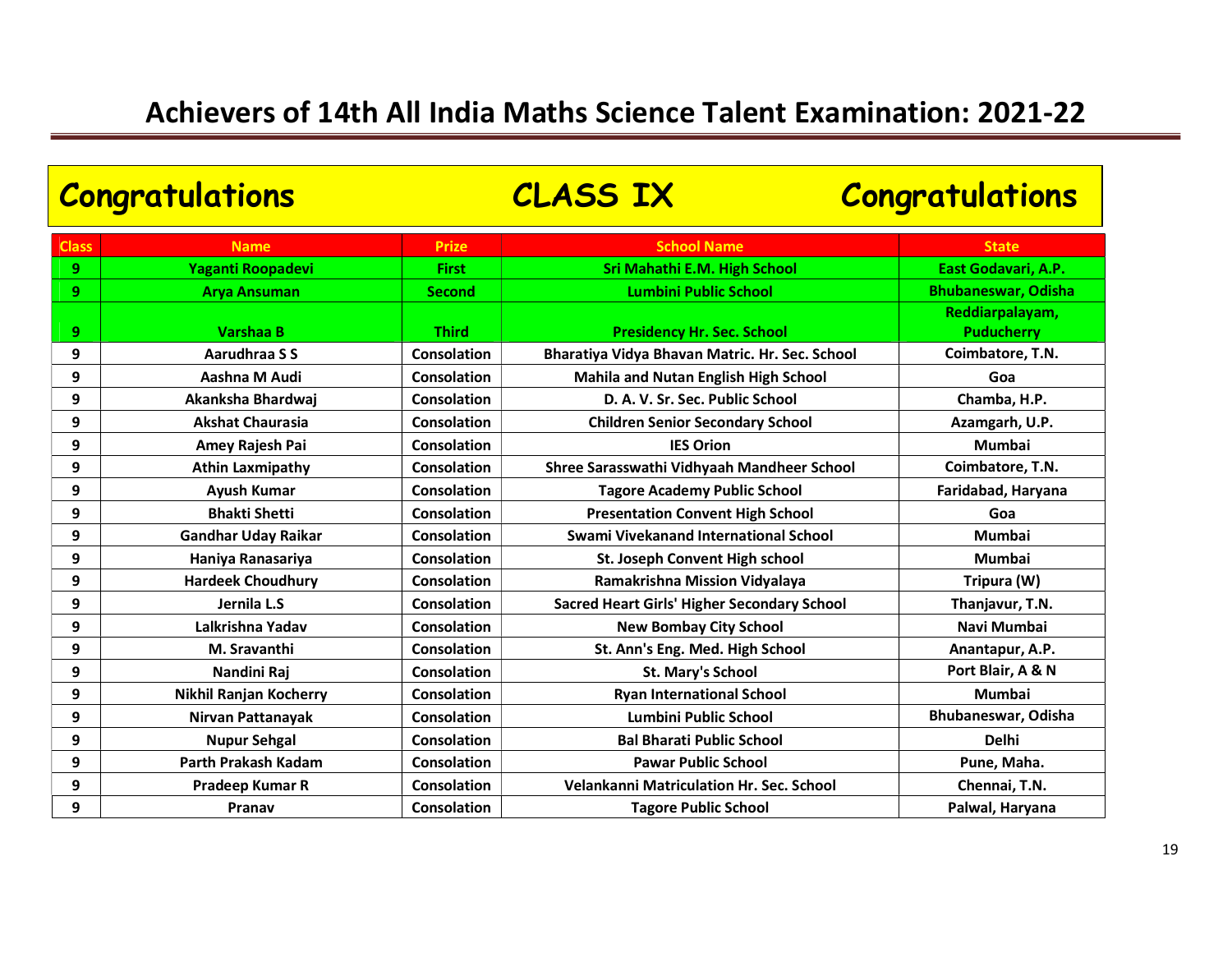| <b>Class</b> | <b>Name</b>               | <b>Prize</b>       | <b>School Name</b>                         | <b>State</b>           |
|--------------|---------------------------|--------------------|--------------------------------------------|------------------------|
| 9            | Pritansh Lachhman Sahsani | <b>Consolation</b> | <b>Calorx Olive International School</b>   | Ranchhodpura, Guj.     |
| 9            | <b>Rahul S</b>            | <b>Consolation</b> | Don Bosco Mat. Hr. Sec. School             | Dist. Tirupattur, T.N. |
| 9            | Rajwardhan Patil          | <b>Consolation</b> | <b>New Bombay City School</b>              | Navi Mumbai            |
| 9            | <b>Remola Francis</b>     | Consolation        | St. Joseph of Cluny Public School          | Cuddalore, T.N.        |
| 9            | Roshan V R                | <b>Consolation</b> | Shree Sarasswathi Vidhyaah Mandheer School | Coimbatore, T.N.       |
| 9            | <b>Saksham Tambe</b>      | <b>Consolation</b> | St. Joseph High School                     | <b>Mumbai</b>          |
| 9            | Salina Akshay Kumar       | <b>Consolation</b> | <b>Gnana Bharati English Medium School</b> | Srikakulam, A.P.       |
| 9            | Sana Khatun               | Consolation        | Khalsa Public Sr. Sec. School              | South Andaman          |
| 9            | Sanvi Amol Naik           | <b>Consolation</b> | The New Educational Institute              | Goa                    |
| 9            | Sequeira Niyanta          | <b>Consolation</b> | <b>Canossa High School</b>                 | Mumbai                 |
| 9            | Shahana S                 | <b>Consolation</b> | St. Joseph's Matric Hr. Sec. School        | Dist. K.K, T.N.        |
| 9            | Shashidaman Samudrala     | Consolation        | The Hyderabad Public School                | Telangana              |
| 9            | Tanishka Krishnakumar     | <b>Consolation</b> | <b>Manchester International school</b>     | Vellakinar, T.N.       |
| 9            | Vinodhini S               | <b>Consolation</b> | Amrita Vidyalayam                          | Thoothukudi, T.N.      |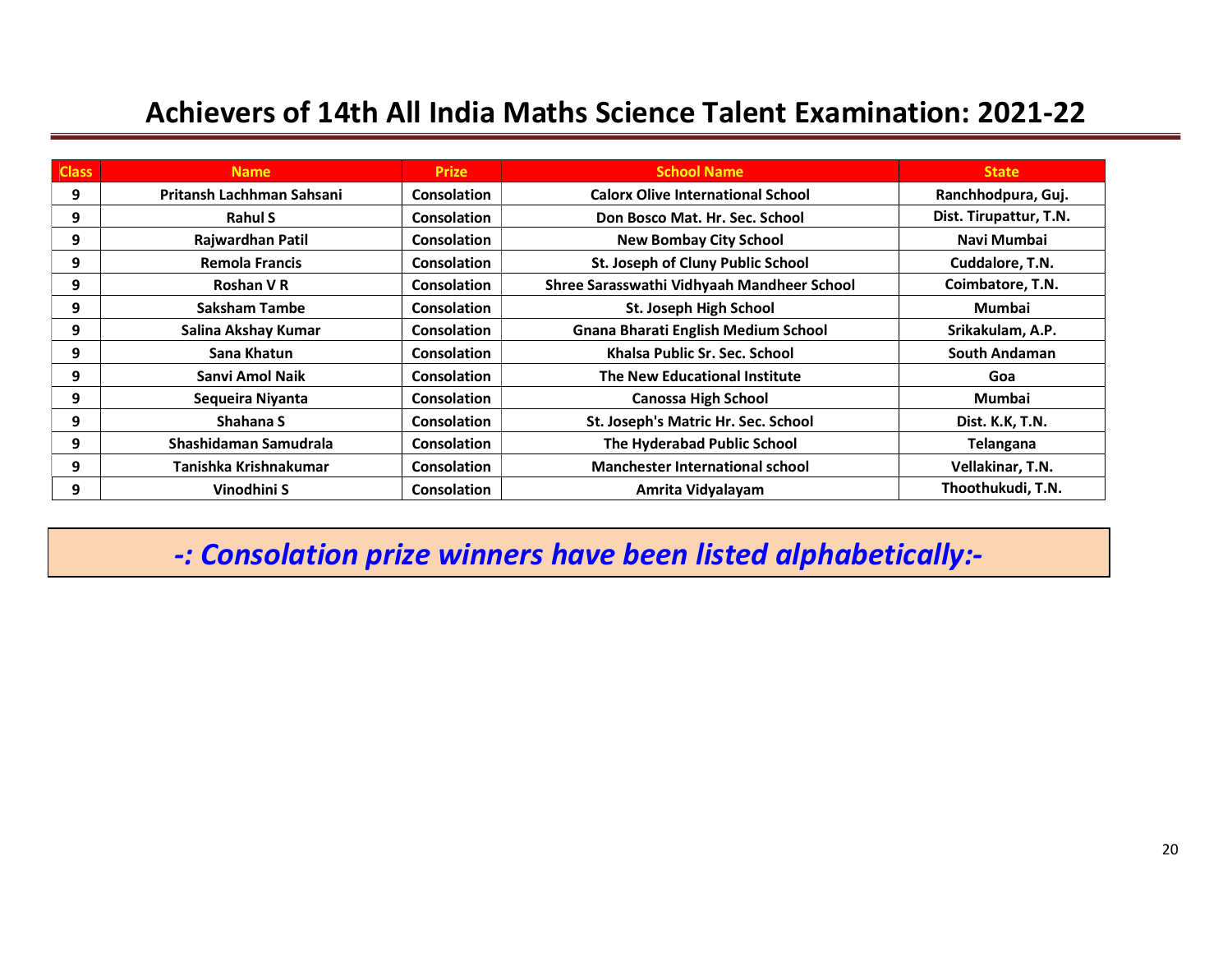| <b>Congratulations</b> |                            | <b>CLASS X</b>     |                                                | <b>Congratulations</b>        |
|------------------------|----------------------------|--------------------|------------------------------------------------|-------------------------------|
| <b>Class</b>           | <b>Name</b>                | <b>Prize</b>       | <b>School Name</b>                             | <b>State</b>                  |
|                        |                            |                    |                                                | Reddiarpalayam,               |
| 10                     | <b>Abirami N</b>           | <b>First</b>       | <b>Presidency Hr. Sec. School</b>              | <b>Puducherry</b>             |
| 10                     | D. Vyshnavi                | <b>Second</b>      | <b>St. Ann's English Medium School</b>         | Macherla, A.P.                |
| 10                     | <b>Manushri Monica K.F</b> | <b>Third</b>       | <b>St. Anthony's Anglo Indian High School</b>  | Chennai, T.N.                 |
| 10                     | Abi Gowshika J             | <b>Consolation</b> | St. Joseph of Cluny Public School              | Cuddalore, T.N.               |
| 10                     | <b>Adhittya Sivaram</b>    | <b>Consolation</b> | Amrita Vidyalayam                              | Thoothukudi, T.N.             |
| 10                     | <b>Adithyan AS</b>         | <b>Consolation</b> | <b>Bhavan's Vidya Mandir</b>                   | Pathanamthitta, Kerala        |
| 10                     | Asha Abirami N             | <b>Consolation</b> | Presidency Hr. Sec. School                     | Reddiarpalayam,<br>Puducherry |
| 10                     | <b>Athary Lad</b>          | Consolation        | <b>Chate school</b>                            | Kolhapur, Maha.               |
|                        |                            |                    |                                                | Ellaipillaichavady,           |
| 10                     | <b>Balaadityaa S</b>       | Consolation        | St. Patrick Matric Hr. Sec. School             | Puducherry                    |
| 10                     | Chetanya                   | <b>Consolation</b> | <b>Tagore Public School</b>                    | Palwal, Haryana               |
| 10                     | Daksh Amit Polekar         | Consolation        | <b>Orchids The International School</b>        | <b>Mumbai</b>                 |
| 10                     | <b>Dharmendra R</b>        | Consolation        | Bharathi Vidyalaya Sr. Sec. School             | Chennai, T.N.                 |
| 10                     | Harshwardhan Navadkar      | <b>Consolation</b> | Sanjay Ghodhawat International School          | Kolhapur, Maha.               |
| 10                     | Hrituraj Bhowmik           | Consolation        | Ramakrishna Mission Vidyalaya                  | Tripura (W)                   |
| 10                     | Jay N. Solanki             | Consolation        | <b>Amrut High School</b>                       | Ahmedabad, Guj.               |
| 10                     | K. Satwika Anand           | <b>Consolation</b> | St. Ann's English Medium School                | Macherla, A.P.                |
| 10                     | Kamalpriya                 | <b>Consolation</b> | Shah Satnam Ji Girls' School                   | Sirsa, Haryan                 |
| 10                     | <b>Karan Mishra</b>        | Consolation        | <b>Tagore Academy Public School</b>            | Faridabad, Haryana            |
| 10                     | Kavya Tatta                | Consolation        | <b>JMJ English Medium High School</b>          | Srikakulam, A.P.              |
| 10                     | <b>Krishiv Khemka</b>      | <b>Consolation</b> | Sanjay Ghodhawat International School          | Kolhapur, Maha.               |
| 10                     | Maharshi S. Nakrani        | Consolation        | <b>Amrut High School</b>                       | Ahmedabad, Guj.               |
| 10                     | <b>Mohammed Riyaz</b>      | Consolation        | <b>Shree A.G. Jain Higher Secondary School</b> | Chennai, T.N.                 |
| 10                     | <b>Mokshit H. Shah</b>     | <b>Consolation</b> | <b>Amrut High School</b>                       | Ahmedabad, Guj.               |
|                        |                            |                    |                                                |                               |